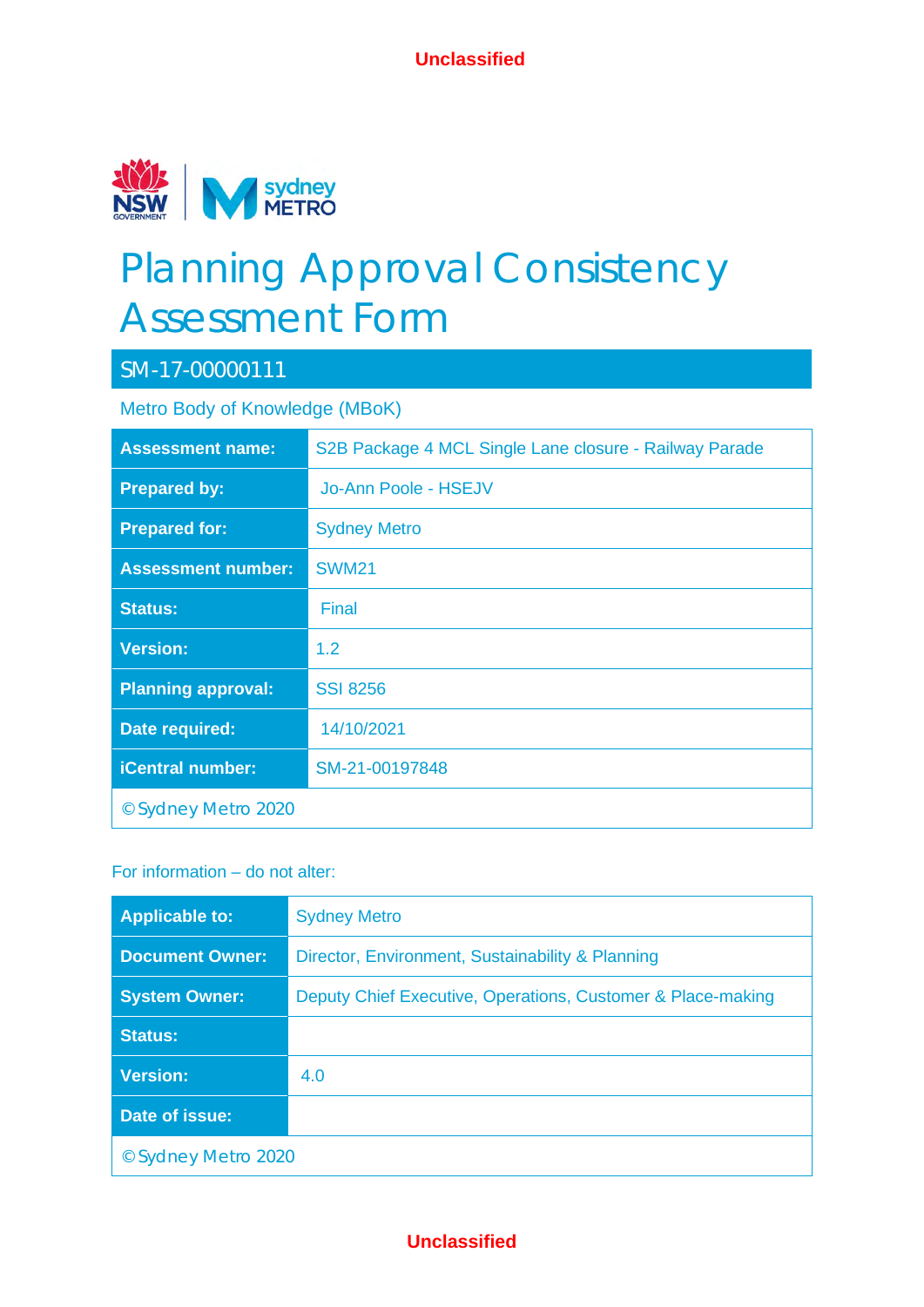

(Uncontrolled when printed)

# **Table of contents**

| 3 |
|---|
|   |
|   |
|   |
|   |
|   |
|   |
|   |
|   |
|   |
|   |
|   |
|   |
|   |
|   |
|   |

<sup>©</sup> Sydney Metro 2020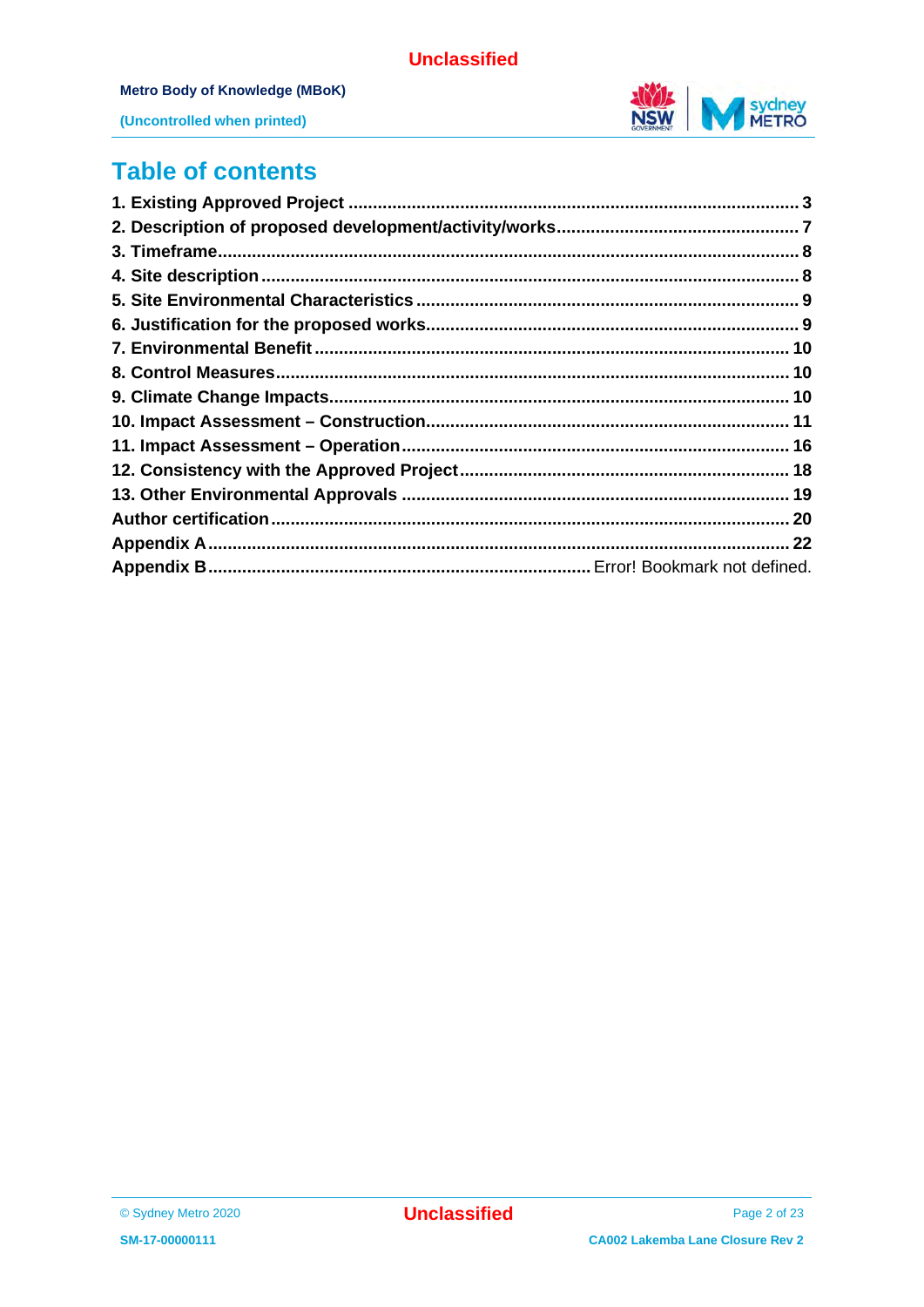#### **Metro Body of Knowledge (MBoK)**



The Planning Approval Consistency Assessment Form should be completed in accordance wit[h SM-17-00000103 Planning Approval Consistency](https://icentral.tdocs.transport.nsw.gov.au/otcs/cs.exe/app/nodes/3843028)  [Assessment Procedure.](https://icentral.tdocs.transport.nsw.gov.au/otcs/cs.exe/app/nodes/3843028)

#### **1. Existing Approved Project**

Planning approval reference details (Application/Document No. (including modifications)):

SSI 8256 Sydney Metro City & Southwest – Sydenham to Bankstown (S2B)

Mod 1 Revised station design for Bankstown Station

Date of determination:

Infrastructure Approval date 12 December 2018

Modification 1 Approval date 22 October 2020

Type of planning approval:

Critical State Significant Infrastructure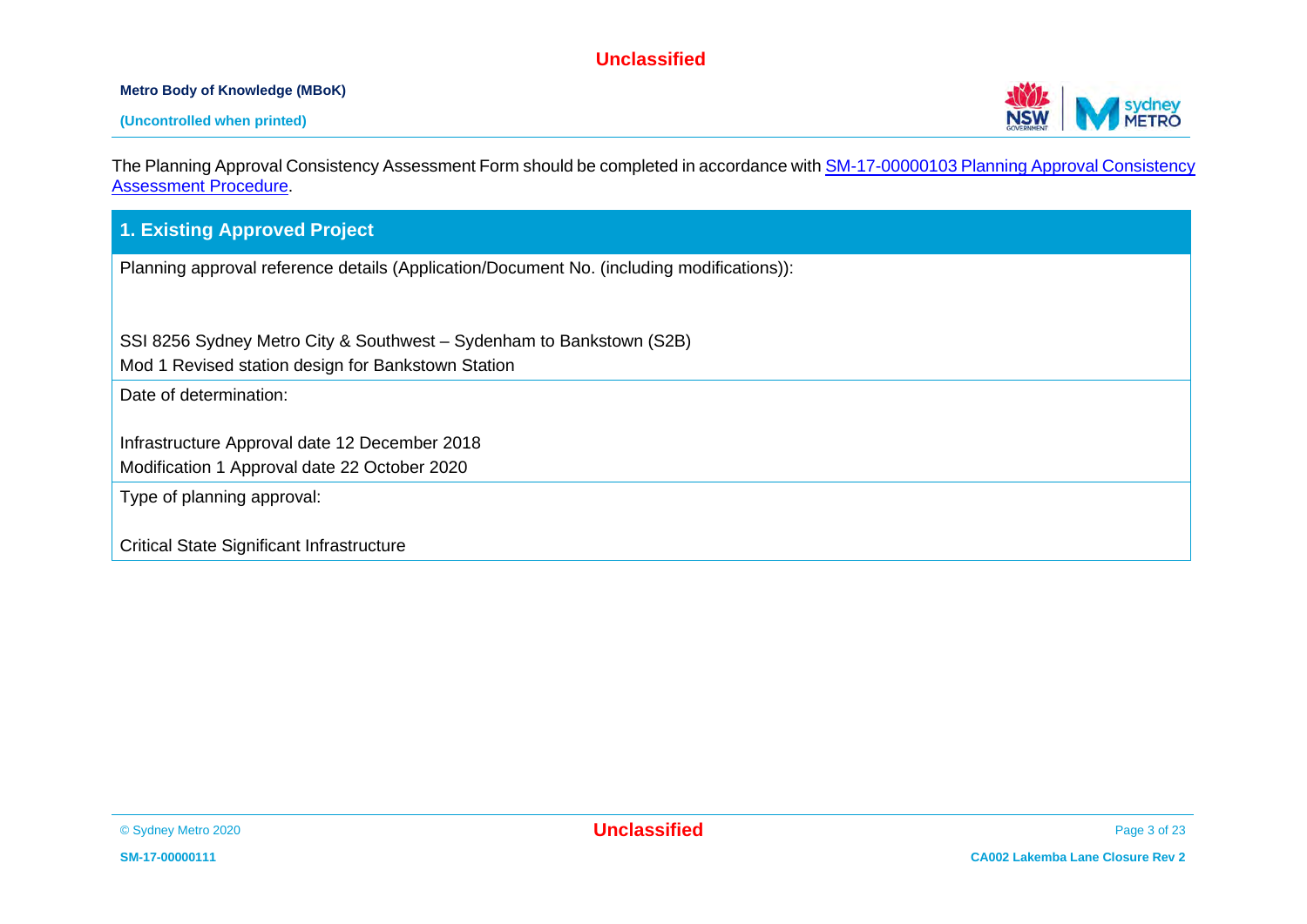**Metro Body of Knowledge (MBoK)**



Description of existing approved project you are assessing for consistency:

The Marrickville, Canterbury and Lakemba Station Upgrades (MCL) is one of the stages of the Sydenham to Bankstown upgrade (herein referred to as the Southwest Metro (SWM) Project) as described in the project's delivery strategy. The MCL upgrades to Sydney Metro standards correspond to work package No. 4 which are being undertaken by Haslin / Stephen Edwards Joint Venture(HSE JV).

#### **Station Upgrades**

Below is a description of the Construction scope for the Lakemba Station:

- Refurbish and repurpose rooms of existing platform buildings;
- Refurbish concourse area:
- Construction of the Sydney Metro Services Building adjacent to Railway Parade;
- Regrade platform as per SM's requirement and provide drainage, platform screen doors, platform edge screens and mechanical gap fillers to Platform 1 and 2;
- New cabling and containment for LV services and lighting;
- Installation of new glass screens to existing concourse and footbridge;
- Provide new landscaped plaza at Railway Parade including additional bicycle hoops and feature paving;
- Installation of new vertical protection screens to both sides of the existing Haldon Street Bridge:
- Minor refresh of existing entry concourse stairs;
- Installation of new CSR cable route; and
- Installation of security fencing.
- As depicted in the S2B EIS, there is a current proposal to use The Boulevarde commuter car park as a compound

The Sydenham to Bankstown Planning Approval currently assesses and permits the establishment of two site compound at Lakemba to support the Construction of the Project. One of them includes a portion of the carparking area on Railway Parade identified as C14 (refer to Figure below). It is noted that Compound C14 as identified in the EIS utilises a portion of the proposed Railway Parade car parking area, which has been extended through a consistency assessment (AF-HSE-001). This proposal addresses the request for a lane on Railway Parade to be used for a compound facility for materials loading and unloading and construction worker vehicle parking (and the like) to facilitate construction of Lakemba Station Upgrade under the Sydenham to Bankstown upgrade project.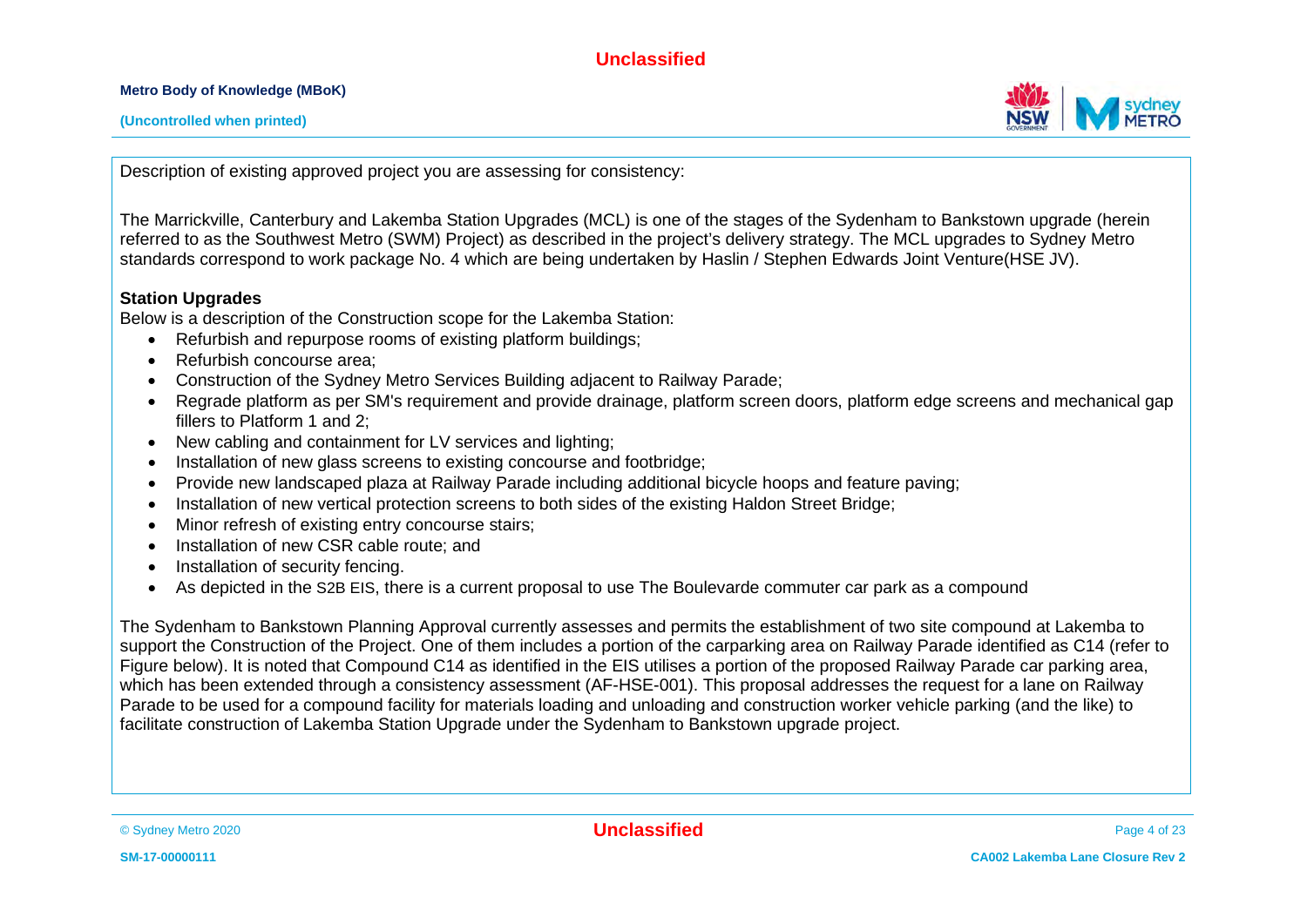#### **Metro Body of Knowledge (MBoK)**



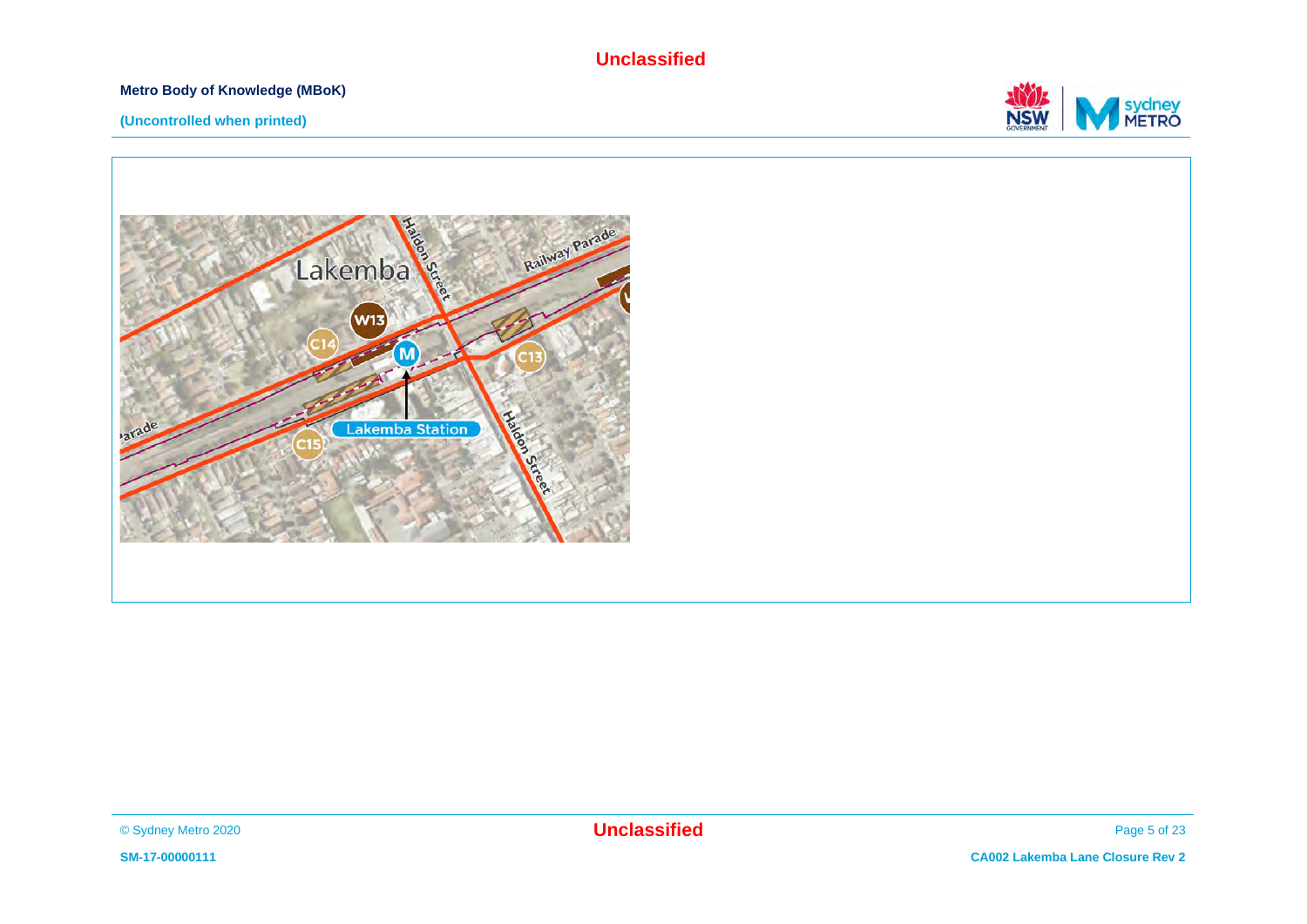#### **Metro Body of Knowledge (MBoK)**

**(Uncontrolled when printed)**

Relevant background information (including EA, REF, Submissions Report, Director General's Report, MCoA):

- The Sydney Metro City & Southwest Sydenham to Bankstown State Significant Infrastructure Assessment (SSI 8256), dated 12th December 2018
- The Sydney Metro City & Southwest Sydenham to Bankstown Environmental Impact Statement , dated 7th September 2017;
- The Sydney Metro City & Southwest Sydenham to Bankstown Submissions and Preferred Infrastructure Report, June 2018;
- The Sydney Metro City & Southwest Sydenham to Bankstown Submissions Report, September 2018;
- The Sydney Metro City & Southwest Sydenham to Bankstown Instrument of Approval, dated 12th December 2018
- The Sydney Metro City & Southwest Sydenham to Bankstown Modification 1 Bankstown Station, 22nd October 2020

All proposed works identified in this assessment would be undertaken in accordance with the mitigation measures identified in the EIS, Submissions and Preferred Infrastructure Report, the Submission Report and the conditions of approval.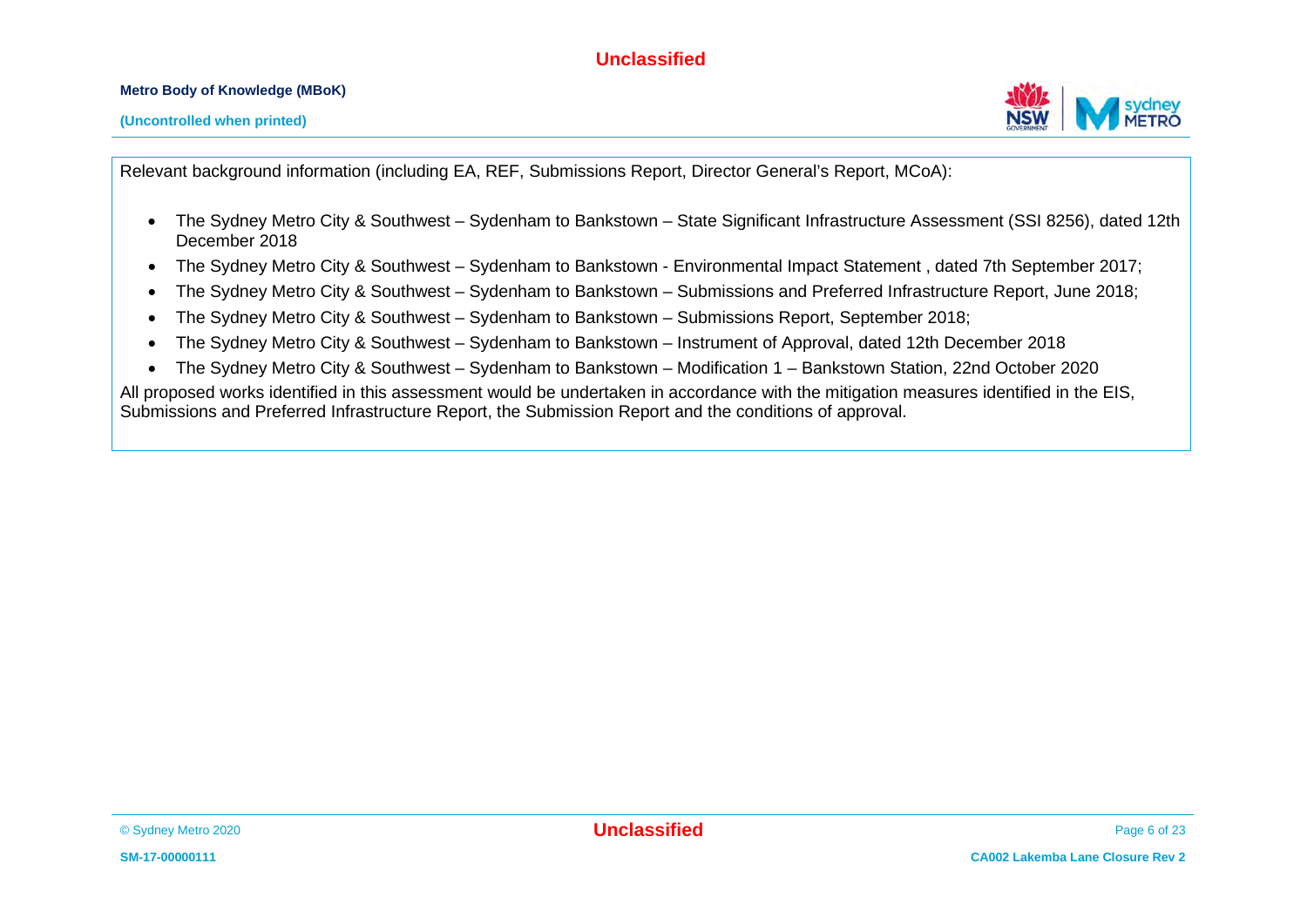**Metro Body of Knowledge (MBoK)**



### **2. Description of proposed development/activity/works**

Describe ancillary activities, duration of work, working hours, machinery, staffing levels, impacts on utilities/authorities, wastes generated or hazardous substances/dangerous goods used.

This Planning Approval Consistency Assessment (PACA) relates to the occupation of the portion of Railway Parade, Lakemba between the western end of the commuter carpark and the pedestrian crossing past the junction of Croydon St and Railway Parade. This will require closure of the westbound lane adjacent to the HSE JV compound area.

The proposed area would be used intermittently during the construction period associated with the project, mostly during possessions and shutdowns. This land is located outside, but adjacent to the Project Boundary as defined by the EIS/SPIR. Figure below (see Appendix A) identifies the proposed area in purple.

The temporary use of Railway Parade (lane closest to the train station only) is required for activities such as material loading and unloading using bogie trucks and construction worker vehicle parking.

The proposed area in appendix A is on land owned by the Canterbury-Bankstown City Council and a relevant ROL and Traffic Control Plan has been approved, located in Appendix B. HSE JV have reviewed local bus routes and have determined that there are no impacts to local buses or temporary transport buses.

No change to project staffing levels are expected during construction.

Upon completion of works the proposed area would be reinstated to the public.

There are no known utility impacts as part of the full road closure activity.

There will be no waste associated with the lane closure. No hazardous or dangerous goods will be used for the lane closures.

© Sydney Metro 2020 **Unclassified** Page 7 of 23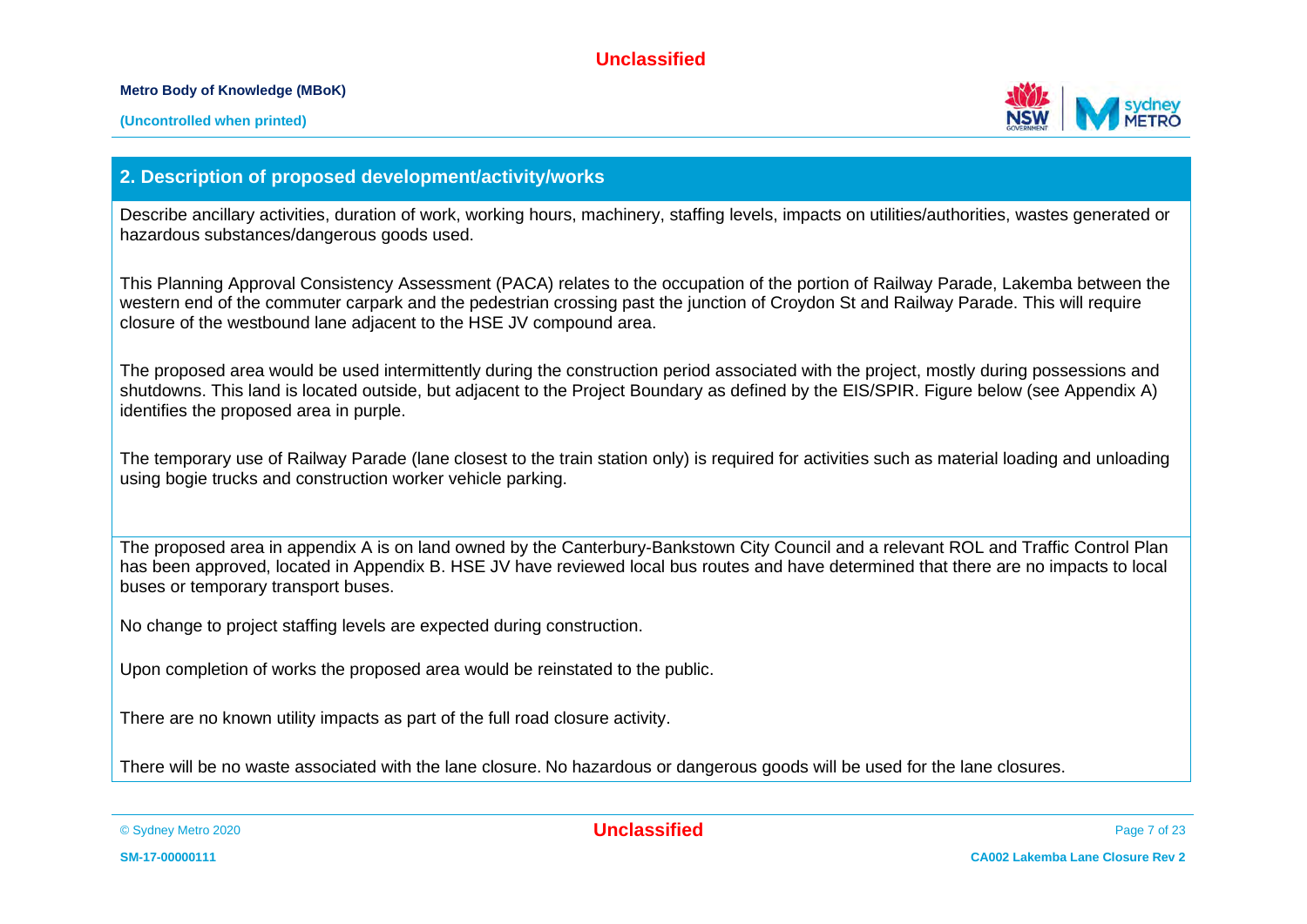#### **Metro Body of Knowledge (MBoK)**



**(Uncontrolled when printed)**

#### **3. Timeframe**

When will the proposed change take place? For how long?

The lane closures will occur intermittently between the 28<sup>th</sup> of June and the remaining construction period associated with the project, mostly during rail possessions and shutdowns, or when materials deliveries or removal are required in this area.

The use of this area for personnel to park their vehicles will occur when an update to this Consistency Assessment is approved. The use of this space will be required for the remaining construction period associated with the project.

HSE JV will endeavour to finish the works in as short a time as possible and reopen the lane.

#### **4. Site description**

Provide a description of the site on which the proposed works are to be carried out, including, Lot and Deposited Plan details, where available. Map to be included here or as an appendix. Detail of land owner.

The proposed area is located within the road reserve on land owned by the Canterbury-Bankstown City Council. As such there are no Lot and Deposited Plan details.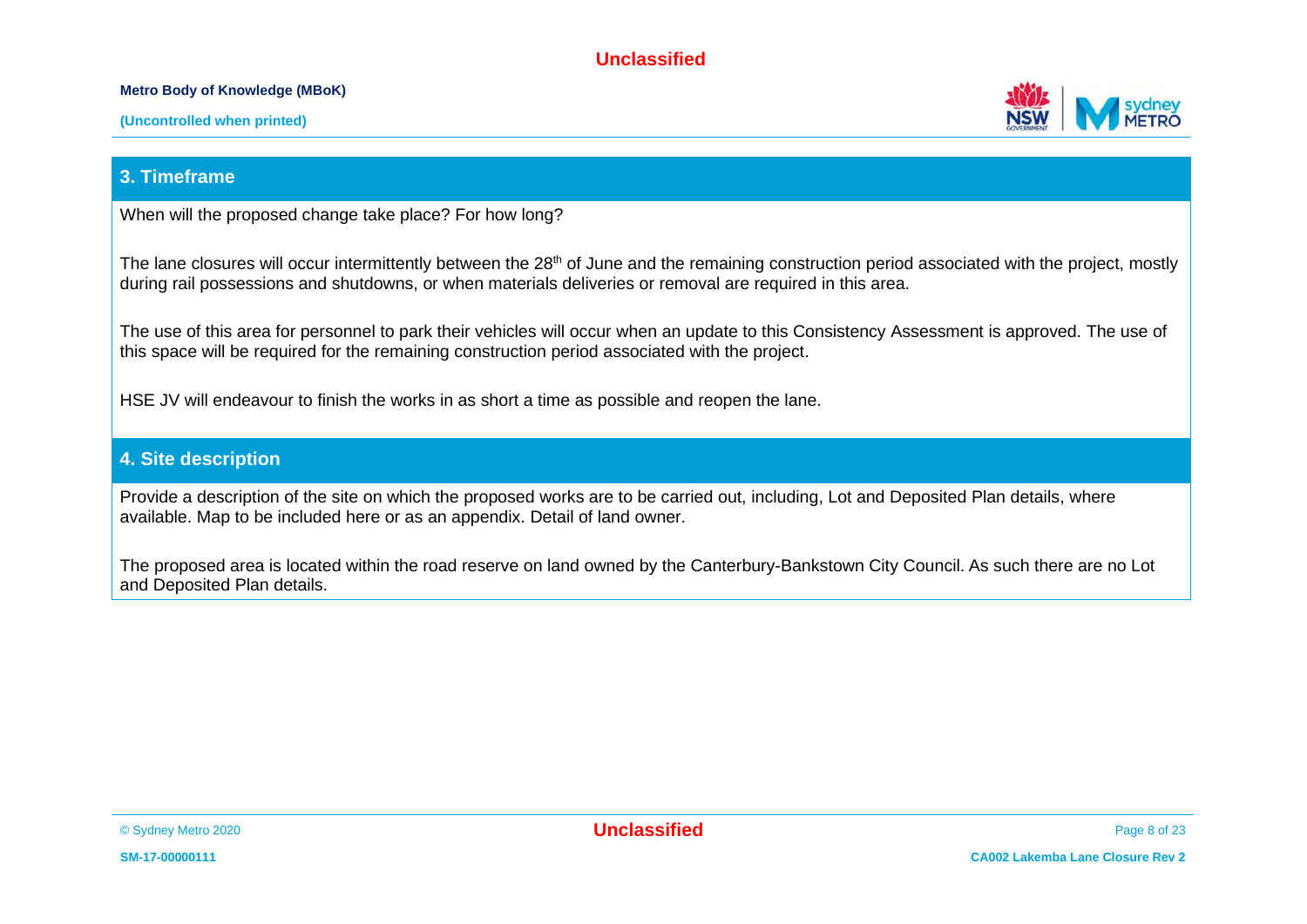#### **Metro Body of Knowledge (MBoK)**



#### **5. Site Environmental Characteristics**

Describe the environment (i.e., vegetation, nearby waterways, land use, surrounding land use), identify likely presence of protected flora/fauna and sensitive area.

The environment at Railway Parade, Lakemba can be described as typical urban street scape. The roadway is bordered by gutters, footpath, and private property. Nearby vegetation consists of planted trees and weeds on the rail batter. No vegetation would be impacted as a result of the lane closure.

Rainfall runoff from the area enters stormwater pits located within the kerb side gutter. Land surrounding the lane closure area location consists of the commuter car park (currently occupied by HSE JV) to the south and residential property to the north.

Australian Ibis have been known to roost within trees nearby. There will be no known impacts to the ibis.

There is no known protected flora or fauna in the vicinity. There are no known other sensitive receivers in the area.

HSE JV will restore the area to its pre-existing condition upon completion of the works.

#### **6. Justification for the proposed works**

Address the need for the proposed works, whether there are alternatives to the proposed works (and why these are not appropriate), and the consequences with not proceeding with the proposed work.

This proposal seeks additional space required to provide a safe area for truck movements when loading and unloading materials, achieved by reducing and containing heavy vehicle movement on site to the area described.

This proposal seeks to approve that construction personnel are allowed to park their personal vehicles adjacent to compound C14 as to not impede on the limited parking places for residents living on Railway Parade.

© Sydney Metro 2020 **Unclassified** Page 9 of 23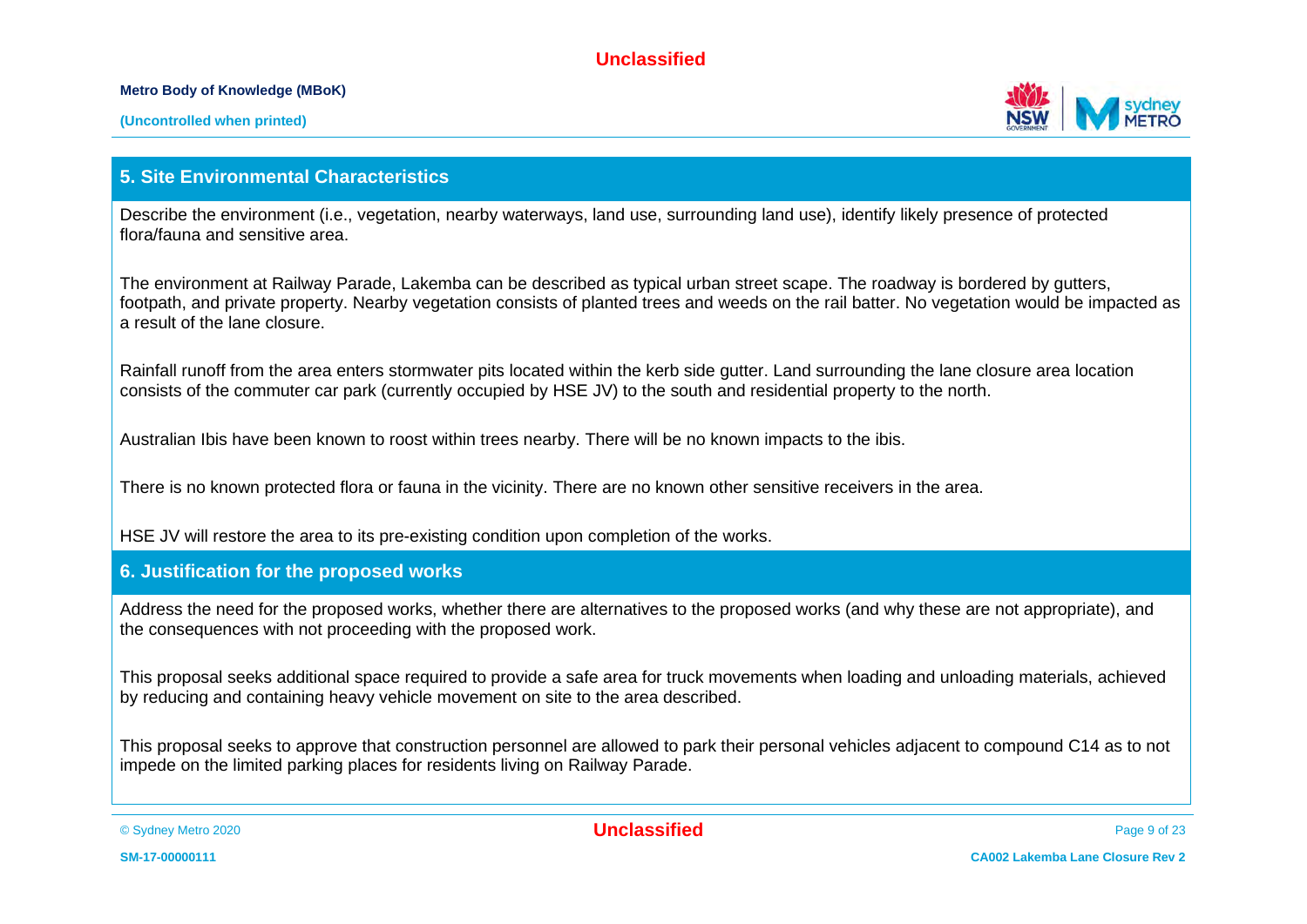**Metro Body of Knowledge (MBoK)**

**(Uncontrolled when printed)**

#### **7. Environmental Benefit**

Identify whether there are environmental benefits associated with the proposed works. If so, provide details:

• The benefit of the road encroachment is to facilitate the works required by HSEJV, the additional space will allow the contractor to work effectively and minimise community interface locations.

#### **8. Control Measures**

Will a project and site specific EMP be prepared? Are appropriate control measures already identified in an existing EMP?

Works will be completed under the project Construction Traffic Management Plan (CTMP), Construction Environmental Management Plan (CEMP) and sub-plans, including the Construction Noise and Vibration Management Plan (CNVMP), Construction Heritage Management Plan (CHMP), Construction Soil and Water Management Plan (CSWMP), and Community Consultation Strategy (CCS).

#### **9. Climate Change Impacts**

Is the site likely to be adversely affected by the impacts of climate change? If yes, what adaptation/mitigation measures will be incorporated into the design?

No changes to climate change impacts.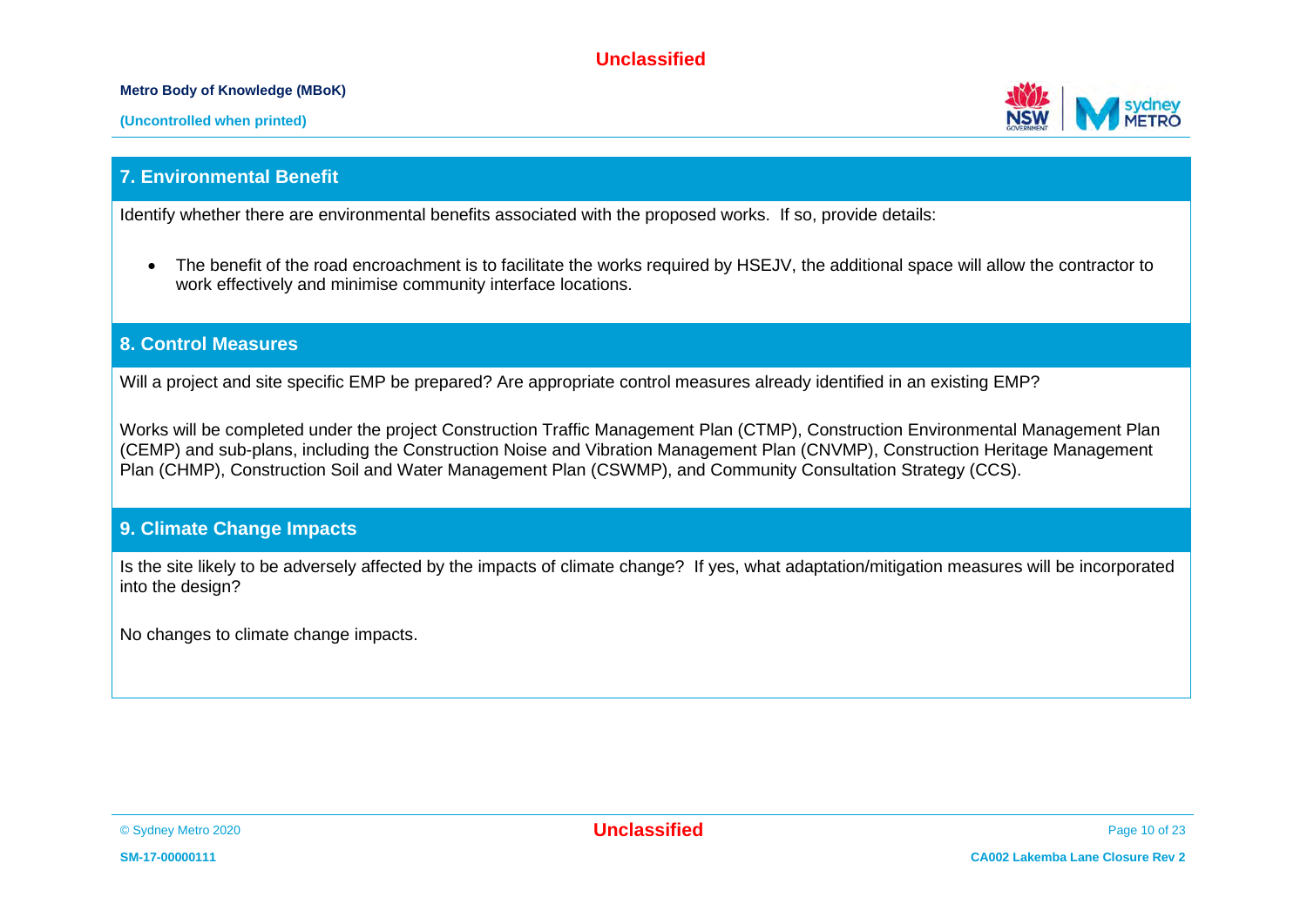

# **10. Impact Assessment – Construction**

Attach supporting evidence in the Appendices if required. Make reference to the relevant Appendix if used.

|                 | Nature and extent of impacts (negative and                                                                                                                                                 | <b>Proposed Control Measures in</b>                                                                                                                                                                                             | <b>Minimal</b>       | <b>Endorsed</b> |                 |
|-----------------|--------------------------------------------------------------------------------------------------------------------------------------------------------------------------------------------|---------------------------------------------------------------------------------------------------------------------------------------------------------------------------------------------------------------------------------|----------------------|-----------------|-----------------|
| <b>Aspect</b>   | positive) during construction (if control<br>measures implemented) of the proposed/activity,<br>relative to the Approved Project                                                           | addition to project COA and<br><b>REMMS</b>                                                                                                                                                                                     | <b>Impact</b><br>Y/N | Y/N             | <b>Comments</b> |
| Flora and fauna | No change from approved project as detailed in the<br>EIS and SPIR.                                                                                                                        | No additional measures required.                                                                                                                                                                                                | $\checkmark$         | $\checkmark$    |                 |
| Water           | No change from approved project as detailed in the<br>EIS and SPIR.                                                                                                                        | No change from the EIS and SPIR.<br>Erosion and Sediment Control<br>Plans shall be updated to include<br>controls required in this area.<br>Comply with mitigation measures<br>as stated within the CEMP and<br>CEMP sub-plans. | $\checkmark$         | $\checkmark$    |                 |
| Air quality     | There will be minor localised dust impacts from<br>vehicle and material movements, the extent of which<br>is considered to be consistent with the impacts<br>assessed within the EIS/SPIR. | No additional measures required.                                                                                                                                                                                                | $\checkmark$         | $\checkmark$    |                 |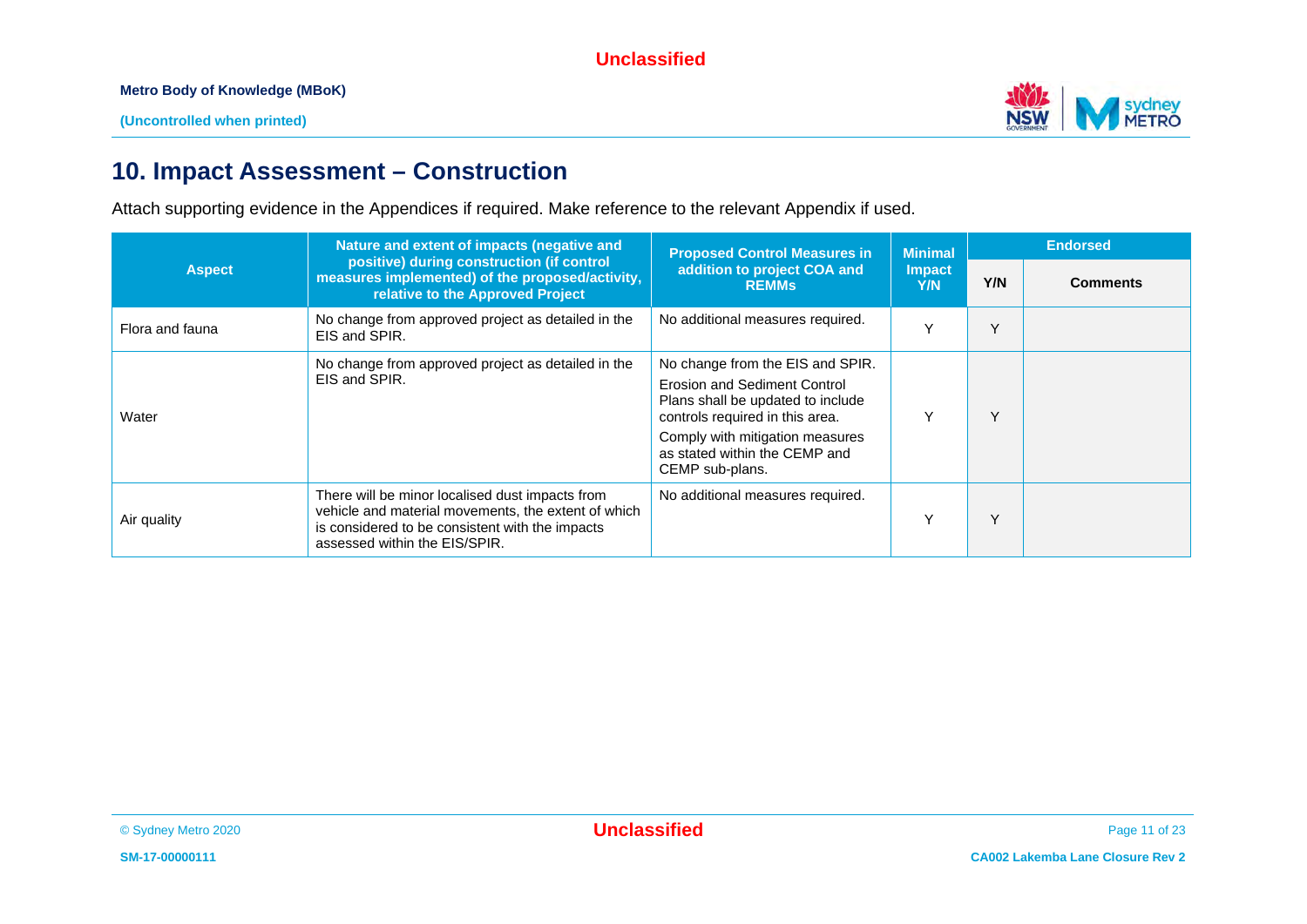#### **Metro Body of Knowledge (MBoK)**



|                     | Nature and extent of impacts (negative and                                                                                                                                                                                                                                                                                                                                                                                                                                                                                                                                                                                                                                                                                                                                            | <b>Proposed Control Measures in</b>                                                                                                                                                                                                    | <b>Minimal</b>       | <b>Endorsed</b> |                 |
|---------------------|---------------------------------------------------------------------------------------------------------------------------------------------------------------------------------------------------------------------------------------------------------------------------------------------------------------------------------------------------------------------------------------------------------------------------------------------------------------------------------------------------------------------------------------------------------------------------------------------------------------------------------------------------------------------------------------------------------------------------------------------------------------------------------------|----------------------------------------------------------------------------------------------------------------------------------------------------------------------------------------------------------------------------------------|----------------------|-----------------|-----------------|
| <b>Aspect</b>       | positive) during construction (if control<br>measures implemented) of the proposed/activity,<br>relative to the Approved Project                                                                                                                                                                                                                                                                                                                                                                                                                                                                                                                                                                                                                                                      | addition to project COA and<br><b>REMMs</b>                                                                                                                                                                                            | <b>Impact</b><br>Y/N | Y/N             | <b>Comments</b> |
| Noise vibration     | Minimal impacts. Works will be consistent with<br>already approved activities as detailed in the EIS<br>and SPIR.<br>Parking of personal vehicles will be consistent with<br>the controls within the Construction Noise and<br>Vibration Plan (CNVMP).<br>The controls within the Construction Noise and<br>Vibration Management Plan (CNVMP) address<br>construction material deliveries which are<br>considered relevant to the proposal. Railway Parade<br>lane would be used intermittently during construction<br>and although the location has a minor reduction in<br>separation from receivers (i.e. approx. 5-10m) the<br>use of the location will not involve construction<br>works but rather facilitate works on the station<br>intermittently throughout possessions and | Implementation of control measures<br>as per the CEMP, CNVMP and<br>OOHW.<br>Mitigation and respite will be<br>applied in accordance with the<br>CNVMP and Sydney Metro<br><b>Construction Noise and Vibration</b><br>Strategy (CNVS). | Y                    | Y               |                 |
|                     | shutdowns during the construction period.                                                                                                                                                                                                                                                                                                                                                                                                                                                                                                                                                                                                                                                                                                                                             |                                                                                                                                                                                                                                        |                      |                 |                 |
| Aboriginal heritage | The temporary use of the Railway Parade does not<br>go below the existing ground surface and therefore<br>no potential to impact Aboriginal Heritage.<br>The site will operate under an unexpected finds<br>protocol should Aboriginal heritage be encountered.                                                                                                                                                                                                                                                                                                                                                                                                                                                                                                                       | No additional measures required.                                                                                                                                                                                                       | Y                    | Y               |                 |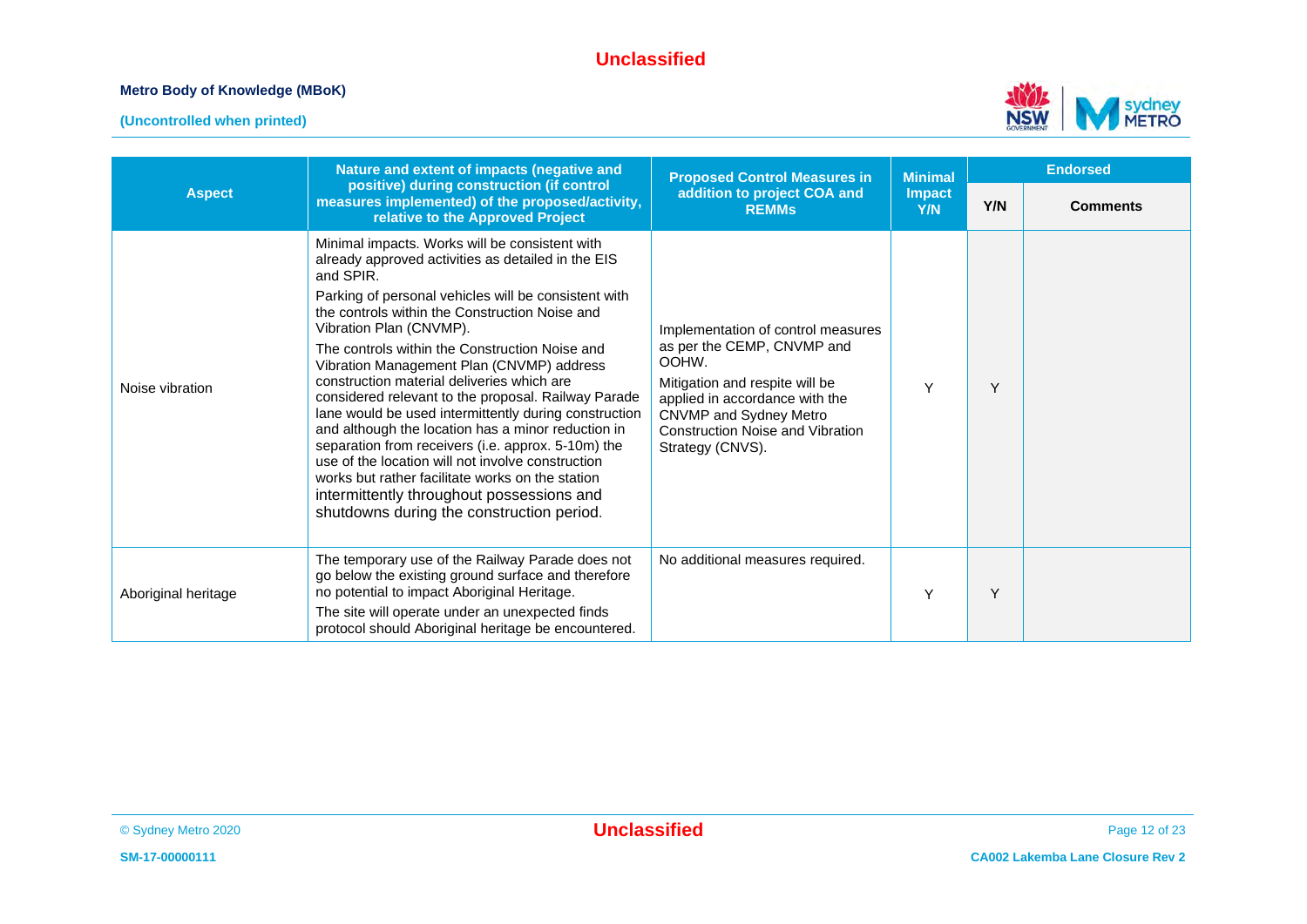#### **Metro Body of Knowledge (MBoK)**





|                           | Nature and extent of impacts (negative and                                                                                                                                                                                                                                                                                                                                                                                                                                           | <b>Proposed Control Measures in</b>                                                             | <b>Minimal</b>       | <b>Endorsed</b> |                 |
|---------------------------|--------------------------------------------------------------------------------------------------------------------------------------------------------------------------------------------------------------------------------------------------------------------------------------------------------------------------------------------------------------------------------------------------------------------------------------------------------------------------------------|-------------------------------------------------------------------------------------------------|----------------------|-----------------|-----------------|
| <b>Aspect</b>             | positive) during construction (if control<br>measures implemented) of the proposed/activity,<br>relative to the Approved Project                                                                                                                                                                                                                                                                                                                                                     | addition to project COA and<br><b>REMMs</b>                                                     | <b>Impact</b><br>Y/N | Y/N             | <b>Comments</b> |
| Non-Aboriginal heritage   | A number of buildings within the Lakemba Station<br>precinct surrounding these works are heritage listed,<br>however the use of Railway Parade will not have an<br>impact to any known heritage items or places. The<br>proposal is considered to be consistent with the<br>assessment within the EIS which considered the<br>visual impact of the road use, noting it is temporary<br>in nature and are unlikely to impact the heritage<br>significance of the station or precinct. | No additional measures required.                                                                | Y                    | Y               |                 |
|                           | Additionally, the temporary use of this land does not<br>go below the ground surface and therefore no<br>potential to impact Non-Aboriginal archaeology.                                                                                                                                                                                                                                                                                                                             |                                                                                                 |                      |                 |                 |
|                           | This proposal will not cause further disruption to<br>community members and stakeholders, particularly<br>those that live adjacent to the works.                                                                                                                                                                                                                                                                                                                                     | Ongoing consultation and<br>notification as per the Community<br>Communications Strategy (CCS). |                      |                 |                 |
| Community and stakeholder | The proposed lane closure may cause temporary<br>disruption to community members and stakeholders,<br>particularly those that live adjacent to the works.<br>Refer to the Traffic aspect and noise and vibration<br>aspect for further details.                                                                                                                                                                                                                                      | Implementation of control measures<br>as per the CEMP, CEMP sub-plans,<br>CCS and CTMP          | Y                    | Y               |                 |
|                           | No pedestrian pathways or private property access<br>will be impacted by the proposed lane closure.                                                                                                                                                                                                                                                                                                                                                                                  |                                                                                                 |                      |                 |                 |
|                           | Support to utilise the land has been received with<br>the landholder (Canterbury Bankstown City Council).<br>See Appendix C.                                                                                                                                                                                                                                                                                                                                                         |                                                                                                 |                      |                 |                 |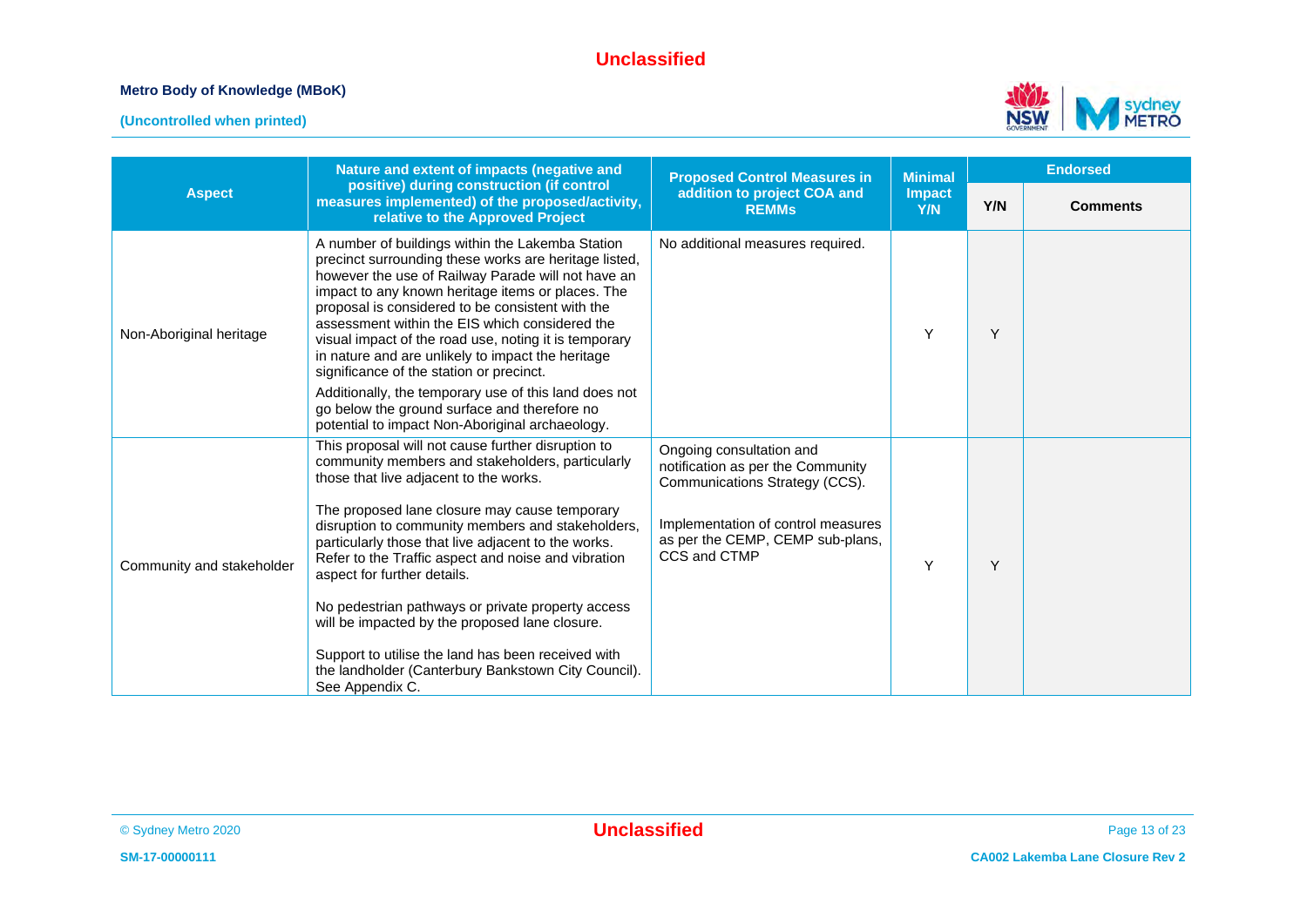#### **Metro Body of Knowledge (MBoK)**



|               | Nature and extent of impacts (negative and                                                                                                                                                                                                                                                                                                                                                                                                                                                                                                                                                                                                                                                                                                                                                                                                                                                                                                                                                                                                                                                                              | <b>Proposed Control Measures in</b>                                                                                                                                                                                                                                                                                                                                                                                                                                                                                                                                                                   | <b>Minimal</b>       | <b>Endorsed</b> |                 |  |
|---------------|-------------------------------------------------------------------------------------------------------------------------------------------------------------------------------------------------------------------------------------------------------------------------------------------------------------------------------------------------------------------------------------------------------------------------------------------------------------------------------------------------------------------------------------------------------------------------------------------------------------------------------------------------------------------------------------------------------------------------------------------------------------------------------------------------------------------------------------------------------------------------------------------------------------------------------------------------------------------------------------------------------------------------------------------------------------------------------------------------------------------------|-------------------------------------------------------------------------------------------------------------------------------------------------------------------------------------------------------------------------------------------------------------------------------------------------------------------------------------------------------------------------------------------------------------------------------------------------------------------------------------------------------------------------------------------------------------------------------------------------------|----------------------|-----------------|-----------------|--|
| <b>Aspect</b> | positive) during construction (if control<br>measures implemented) of the proposed/activity,<br>relative to the Approved Project                                                                                                                                                                                                                                                                                                                                                                                                                                                                                                                                                                                                                                                                                                                                                                                                                                                                                                                                                                                        | addition to project COA and<br><b>REMMs</b>                                                                                                                                                                                                                                                                                                                                                                                                                                                                                                                                                           | <b>Impact</b><br>Y/N | Y/N             | <b>Comments</b> |  |
| Traffic       | Parking of construction workers personal vehicles<br>adjacent to the compound will not require further<br>lane closures along Railway Parade, and not impact<br>on the limited parking spaces available for the<br>residents in the area.<br>The lane closure at Railway Parade will likely cause<br>traffic impacts for vehicles using this road, as only<br>one lane will be accessible for traffic. Signage and<br>traffic controllers will direct traffic along the detour as<br>per the Traffic Control Plans in Appendix B.<br>Traffic management will be in place during the lane<br>closure and as heavy vehicles access the site.<br>Construction access route will be consistent with the<br>existing CTMP.<br>It is noted that no formal pedestrian access (i.e., no<br>footpath) exists on the eastern side of Railway<br>Parade adjacent to the proposed lane. This is<br>considered to have minimal impacts on pedestrians.<br>Access to private properties will not be impacted by<br>the lane closure, although there is potential for<br>minimal queuing while traffic is reduced to a single<br>lane. | Implementation of control measures<br>as per the CEMP, CTMP. The<br>CTMP will be updated to include<br>the lane area once approved.<br>A valid ROL issued by CoCB must<br>be in place $-$ any requirements of<br>this permit must be implemented.<br><b>Traffic Control Plans must be</b><br>implemented, including appropriate<br>signage and traffic controllers as<br>required.<br>Consultation with any agencies<br>identified within REMM TC3 will<br>occur.<br>Pedestrians will be directed to<br>utilise formal pedestrian access<br>areas and roadway crossings<br>located on Railway Parade. | Y                    | Y               |                 |  |
| Waste         | No change from the EIS and SPIR.                                                                                                                                                                                                                                                                                                                                                                                                                                                                                                                                                                                                                                                                                                                                                                                                                                                                                                                                                                                                                                                                                        | No additional measures required.                                                                                                                                                                                                                                                                                                                                                                                                                                                                                                                                                                      | Y                    | Y               |                 |  |
| Social        | As above for Community and Stakeholder.                                                                                                                                                                                                                                                                                                                                                                                                                                                                                                                                                                                                                                                                                                                                                                                                                                                                                                                                                                                                                                                                                 | No additional measures required.                                                                                                                                                                                                                                                                                                                                                                                                                                                                                                                                                                      | Y                    | Y               |                 |  |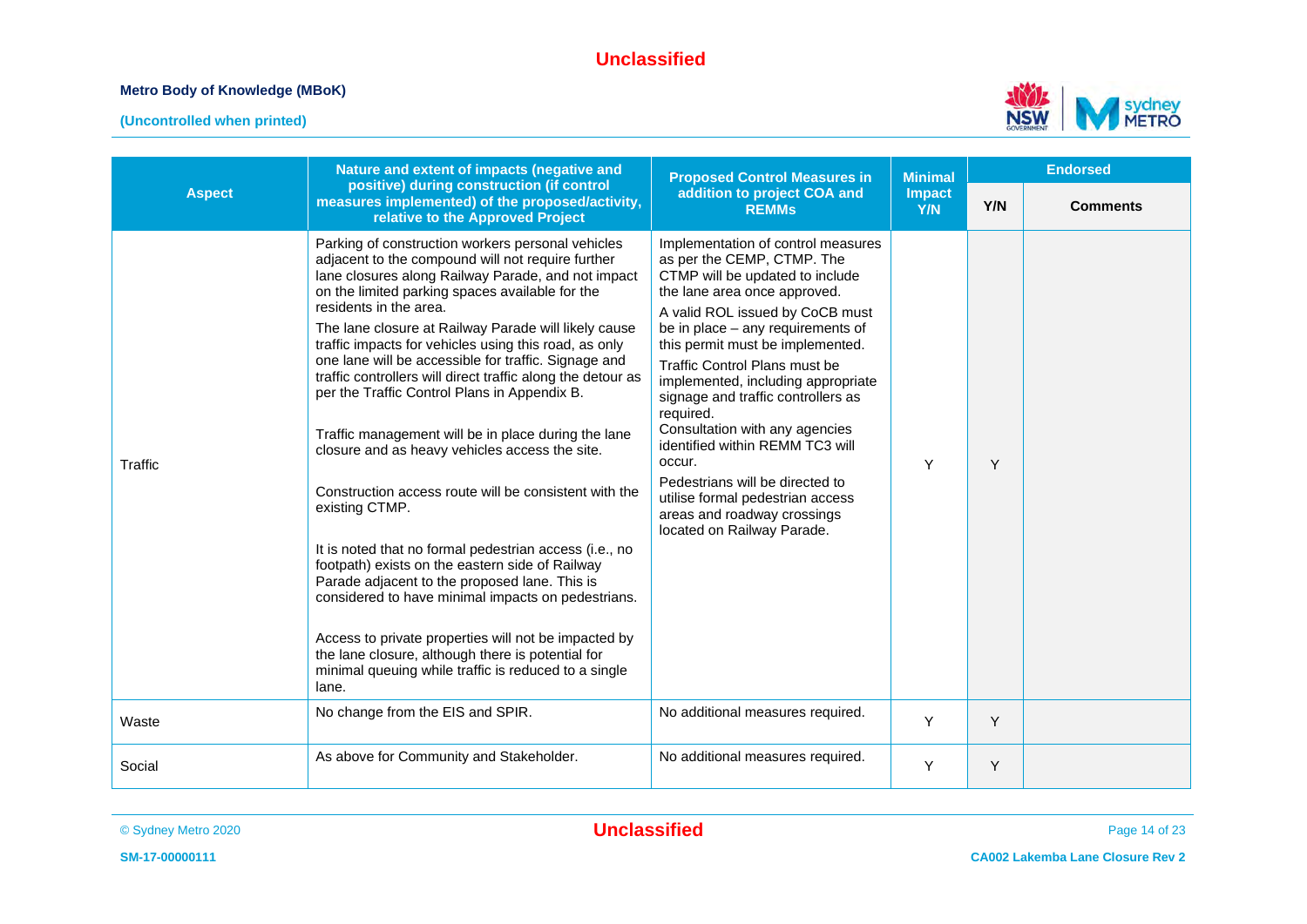#### **Metro Body of Knowledge (MBoK)**



|                | Nature and extent of impacts (negative and                                                                                                                                                                                                                                                                                                                                                                                                                                                                                                                                                                                                                                                                                                         | <b>Proposed Control Measures in</b>                                                                                               | <b>Minimal</b>       | <b>Endorsed</b> |                 |
|----------------|----------------------------------------------------------------------------------------------------------------------------------------------------------------------------------------------------------------------------------------------------------------------------------------------------------------------------------------------------------------------------------------------------------------------------------------------------------------------------------------------------------------------------------------------------------------------------------------------------------------------------------------------------------------------------------------------------------------------------------------------------|-----------------------------------------------------------------------------------------------------------------------------------|----------------------|-----------------|-----------------|
| <b>Aspect</b>  | positive) during construction (if control<br>measures implemented) of the proposed/activity,<br>relative to the Approved Project                                                                                                                                                                                                                                                                                                                                                                                                                                                                                                                                                                                                                   | addition to project COA and<br><b>REMMs</b>                                                                                       | <b>Impact</b><br>Y/N | Y/N             | <b>Comments</b> |
| Economic       | No change from the EIS and SPIR.                                                                                                                                                                                                                                                                                                                                                                                                                                                                                                                                                                                                                                                                                                                   | No additional measures required.                                                                                                  | Y                    | Y               |                 |
| Visual         | The parking of construction workers personal<br>vehicles will not further impact the visual aspects of<br>the project.<br>The lane closure, traffic controls and heavy vehicles<br>will be visible. The visual aspects of these activities<br>is to be expected as part of a major construction<br>project and an operating rail corridor. The impacts<br>will be temporary only and are consistent with large<br>infrastructure projects.<br>Some light spill may occur from the works, either<br>from lighting towers or heavy vehicles. Light spill will<br>be minimised by pointing lights away from residential<br>properties and the roadway, towards the works.<br>Visual aspects are considered to be consistent with<br>the EIS and SPIR. | No additional measures required.<br>Visual impacts are to be managed<br>in accordance with the Visual<br>Amenity Management Plan. | Y                    | Y               |                 |
| Urban design   | No change from the EIS and SPIR                                                                                                                                                                                                                                                                                                                                                                                                                                                                                                                                                                                                                                                                                                                    | No additional measures required.                                                                                                  | Y                    | Y               |                 |
| Geotechnical   | No change from the EIS and SPIR                                                                                                                                                                                                                                                                                                                                                                                                                                                                                                                                                                                                                                                                                                                    | No additional measures required.                                                                                                  | Y                    | Y               |                 |
| Land use       | The temporary occupation of Railway Pde is<br>consistent with information provided within the EIS.                                                                                                                                                                                                                                                                                                                                                                                                                                                                                                                                                                                                                                                 | No additional measures required.                                                                                                  | Y                    | Y               |                 |
| Climate Change | No change from the EIS and SPIR                                                                                                                                                                                                                                                                                                                                                                                                                                                                                                                                                                                                                                                                                                                    | No additional measures required.                                                                                                  | Y                    | Y               |                 |
| <b>Risk</b>    | No change from the EIS and SPIR                                                                                                                                                                                                                                                                                                                                                                                                                                                                                                                                                                                                                                                                                                                    | No additional measures required.                                                                                                  | Y                    | Y               |                 |
| Other          | No change from the EIS and SPIR                                                                                                                                                                                                                                                                                                                                                                                                                                                                                                                                                                                                                                                                                                                    | No additional measures required.                                                                                                  | Y                    | Y               |                 |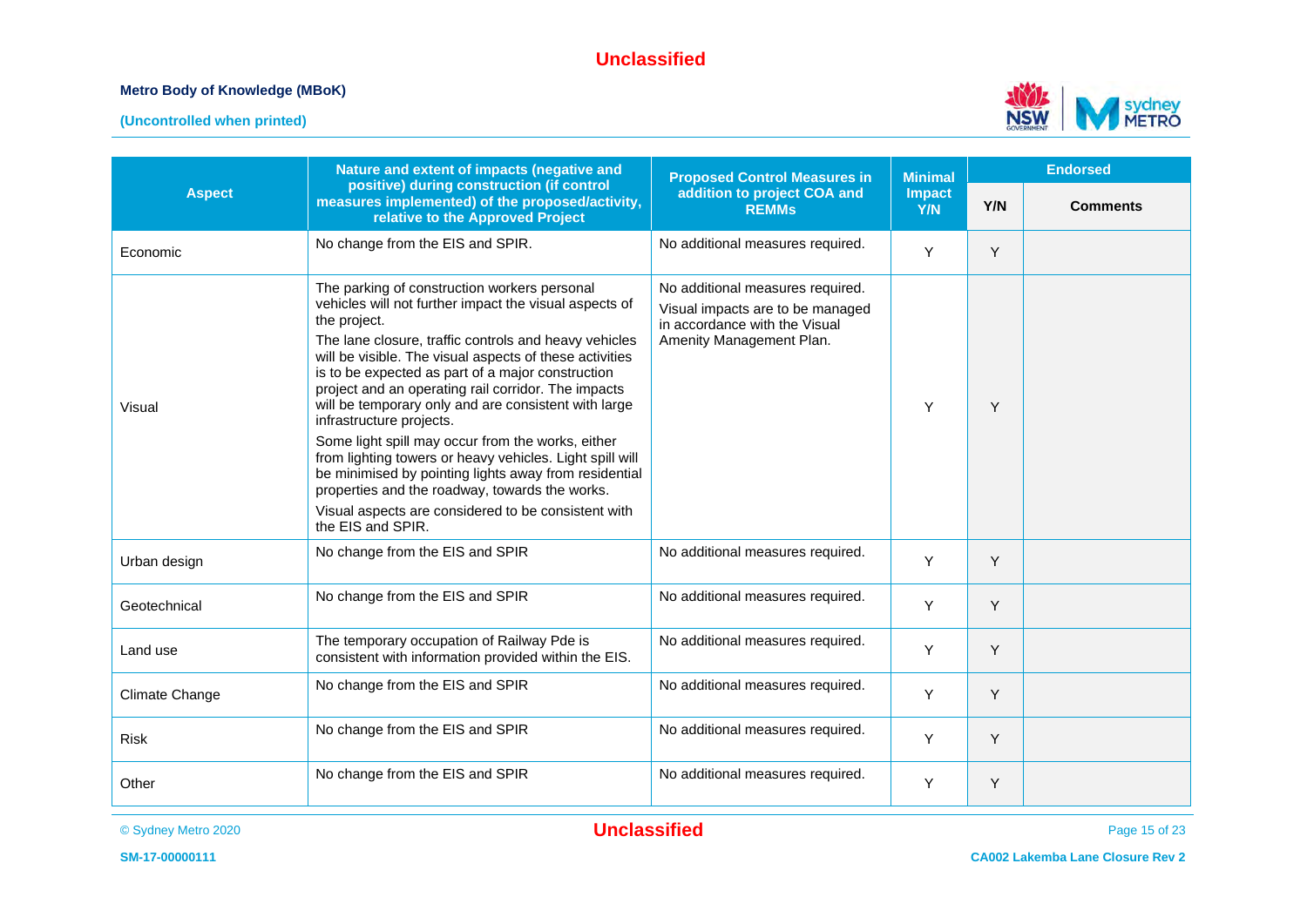#### **Metro Body of Knowledge (MBoK)**

**(Uncontrolled when printed)**



| Nature and extent of impacts (negative and<br>positive) during construction (if control<br><b>Aspect</b><br>measures implemented) of the proposed/activity,<br>relative to the Approved Project |                                 | <b>Proposed Control Measures in</b>         | <b>Minimal</b><br><b>Impact</b><br>Y/N | <b>Endorsed</b> |                 |
|-------------------------------------------------------------------------------------------------------------------------------------------------------------------------------------------------|---------------------------------|---------------------------------------------|----------------------------------------|-----------------|-----------------|
|                                                                                                                                                                                                 |                                 | addition to project COA and<br><b>REMMS</b> |                                        | Y/N             | <b>Comments</b> |
| Management and mitigation<br>measures                                                                                                                                                           | No change from the EIS and SPIR | No additional measures required.            |                                        |                 |                 |

# **11. Impact Assessment – Operation**

Attach supporting evidence in the Appendix if required. Make reference to the relevant Appendix if used.

| Nature and extent of impacts (negative and<br>positive) during operation (if control measures<br><b>Aspect</b><br>implemented) of the proposed activity/works,<br>relative to the Approved Project |                                 | <b>Proposed Control Measures in</b>         | <b>Minimal</b>       | <b>Endorsed</b> |                 |
|----------------------------------------------------------------------------------------------------------------------------------------------------------------------------------------------------|---------------------------------|---------------------------------------------|----------------------|-----------------|-----------------|
|                                                                                                                                                                                                    |                                 | addition to project COA and<br><b>REMMs</b> | <b>Impact</b><br>Y/N | Y/N             | <b>Comments</b> |
| Flora and fauna                                                                                                                                                                                    | No change from the EIS and SPIR | N/A                                         |                      | Y               |                 |
| Water                                                                                                                                                                                              | No change from the EIS and SPIR | N/A                                         |                      | Y               |                 |
| Air quality                                                                                                                                                                                        | No change from the EIS and SPIR | N/A                                         |                      | Y               |                 |
| Noise vibration                                                                                                                                                                                    | No change from the EIS and SPIR | N/A                                         |                      | Y               |                 |
| Indigenous heritage                                                                                                                                                                                | No change from the EIS and SPIR | N/A                                         |                      | Υ               |                 |
| Non-indigenous heritage                                                                                                                                                                            | No change from the EIS and SPIR | N/A                                         |                      | Y               |                 |
| Community and stakeholder                                                                                                                                                                          | No change from the EIS and SPIR | N/A                                         |                      | Y               |                 |
| Traffic                                                                                                                                                                                            | No change from the EIS and SPIR | N/A                                         |                      | Υ               |                 |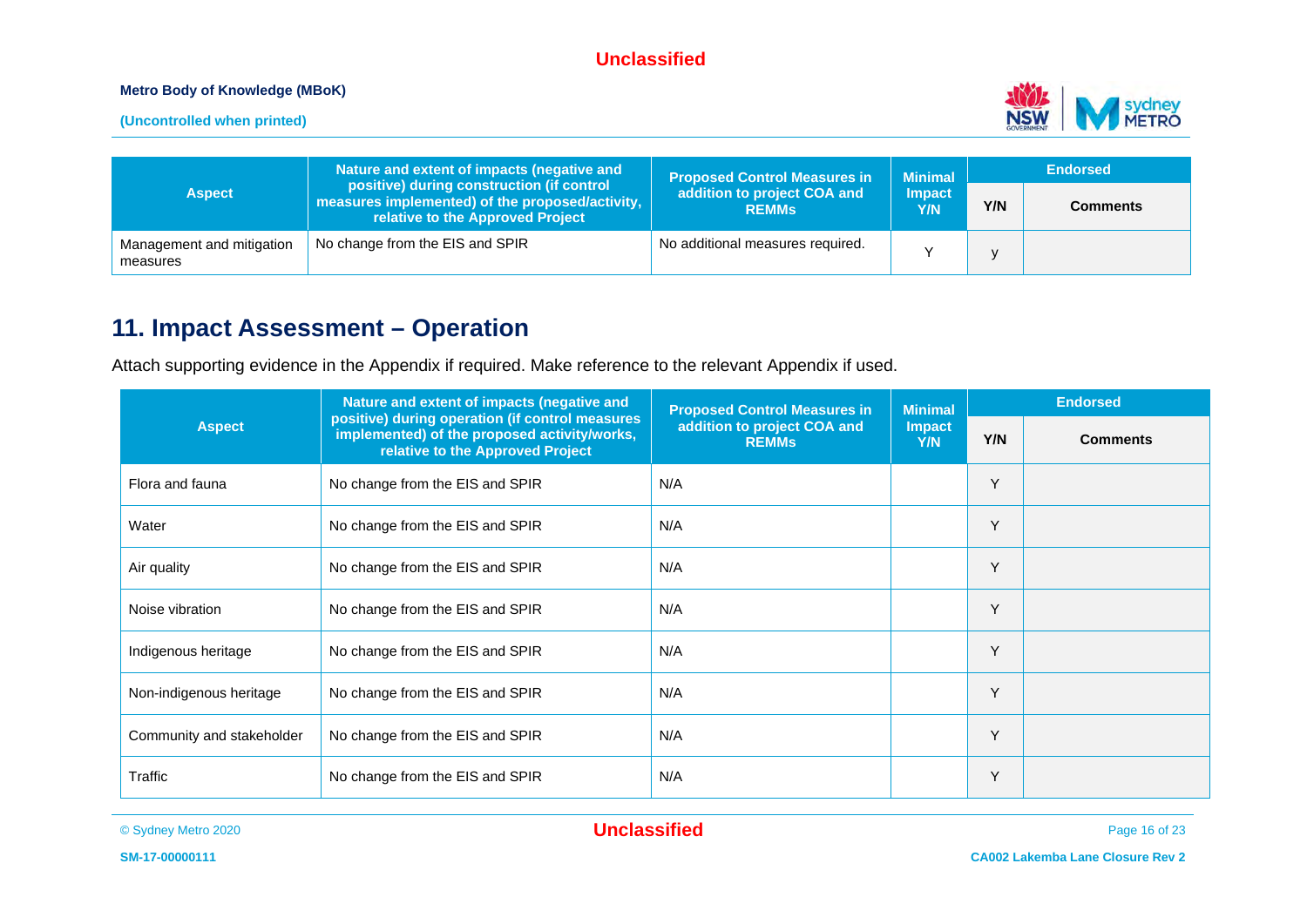#### **Metro Body of Knowledge (MBoK)**



|                                       | Nature and extent of impacts (negative and                                                                                          |                                                                                    | <b>Minimal</b>       | <b>Endorsed</b> |                 |
|---------------------------------------|-------------------------------------------------------------------------------------------------------------------------------------|------------------------------------------------------------------------------------|----------------------|-----------------|-----------------|
| <b>Aspect</b>                         | positive) during operation (if control measures<br>implemented) of the proposed activity/works,<br>relative to the Approved Project | <b>Proposed Control Measures in</b><br>addition to project COA and<br><b>REMMs</b> | <b>Impact</b><br>Y/N | Y/N             | <b>Comments</b> |
| Waste                                 | No change from the EIS and SPIR                                                                                                     | N/A                                                                                |                      | Υ               |                 |
| Social                                | No change from the EIS and SPIR                                                                                                     | N/A                                                                                |                      | Y               |                 |
| Economic                              | No change from the EIS and SPIR                                                                                                     | N/A                                                                                |                      | Υ               |                 |
| Visual                                | No change from the EIS and SPIR                                                                                                     | N/A                                                                                |                      | Y               |                 |
| Urban design                          | No change from the EIS and SPIR                                                                                                     | N/A                                                                                |                      | Y               |                 |
| Geotechnical                          | No change from the EIS and SPIR                                                                                                     | N/A                                                                                |                      | Y               |                 |
| Land use                              | No change from the EIS and SPIR                                                                                                     | N/A                                                                                |                      | Y               |                 |
| <b>Climate Change</b>                 | No change from the EIS and SPIR                                                                                                     | N/A                                                                                |                      | Y               |                 |
| <b>Risk</b>                           | No change from the EIS and SPIR                                                                                                     | N/A                                                                                |                      | Y               |                 |
| Other                                 | No change from the EIS and SPIR                                                                                                     | N/A                                                                                |                      | Υ               |                 |
| Management and<br>mitigation measures | No change from the EIS and SPIR                                                                                                     | N/A                                                                                |                      | Y               |                 |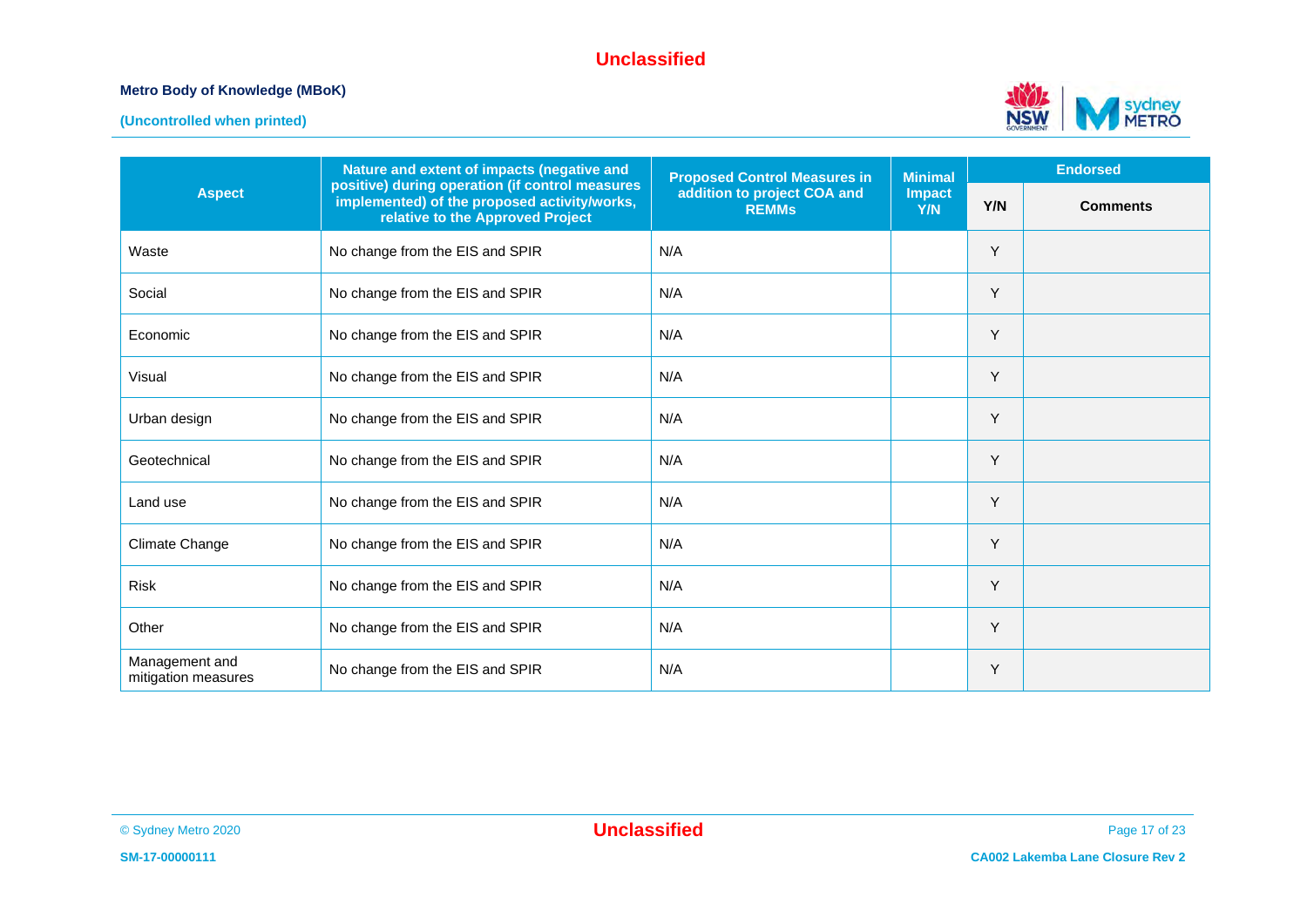#### **Metro Body of Knowledge (MBoK)**



# **12. Consistency with the Approved Project**

| Based on a review and understanding of the existing Approved<br>Project and the proposed modifications, is there is a<br>transformation of the Project? | No. The proposed works would not transform the project, they will facilitate it. The project would<br>continue to provide a new metro rail line between Sydenham and Bankstown.                                                                                                       |
|---------------------------------------------------------------------------------------------------------------------------------------------------------|---------------------------------------------------------------------------------------------------------------------------------------------------------------------------------------------------------------------------------------------------------------------------------------|
| Is the project as modified consistent with the objectives and<br>functions of the Approved Project as a whole?                                          | Yes. The proposed works would be consistent with the objectives and functions of the approved<br>project.                                                                                                                                                                             |
| Is the project as modified consistent with the objectives and<br>functions of elements of the Approved Project?                                         | Yes. The changes identified in this assessment are temporary and are consistent with the objectives<br>and functions of the Approved Project.                                                                                                                                         |
| Are there any new environmental impacts as a result of the<br>proposed works/modifications?                                                             | No new environmental impacts are introduced as part of the proposed use of Railway Parade. All<br>impacts are adequately addressed through the application of the mitigation measures in the above<br>tables, the EIS and construction environmental management plan for the project. |
| Is the project as modified consistent with the conditions of<br>approval?                                                                               | Yes. The proposed works would be consistent with the conditions of approval.                                                                                                                                                                                                          |
| Are the impacts of the proposed activity/works known and<br>understood?                                                                                 | Yes. The impacts of the proposed works are understood.                                                                                                                                                                                                                                |
| Are the impacts of the proposed activity/works able to be<br>managed so as not to have an adverse impact?                                               | Yes. The impacts of the proposed works can be managed so as to avoid an adverse impact.                                                                                                                                                                                               |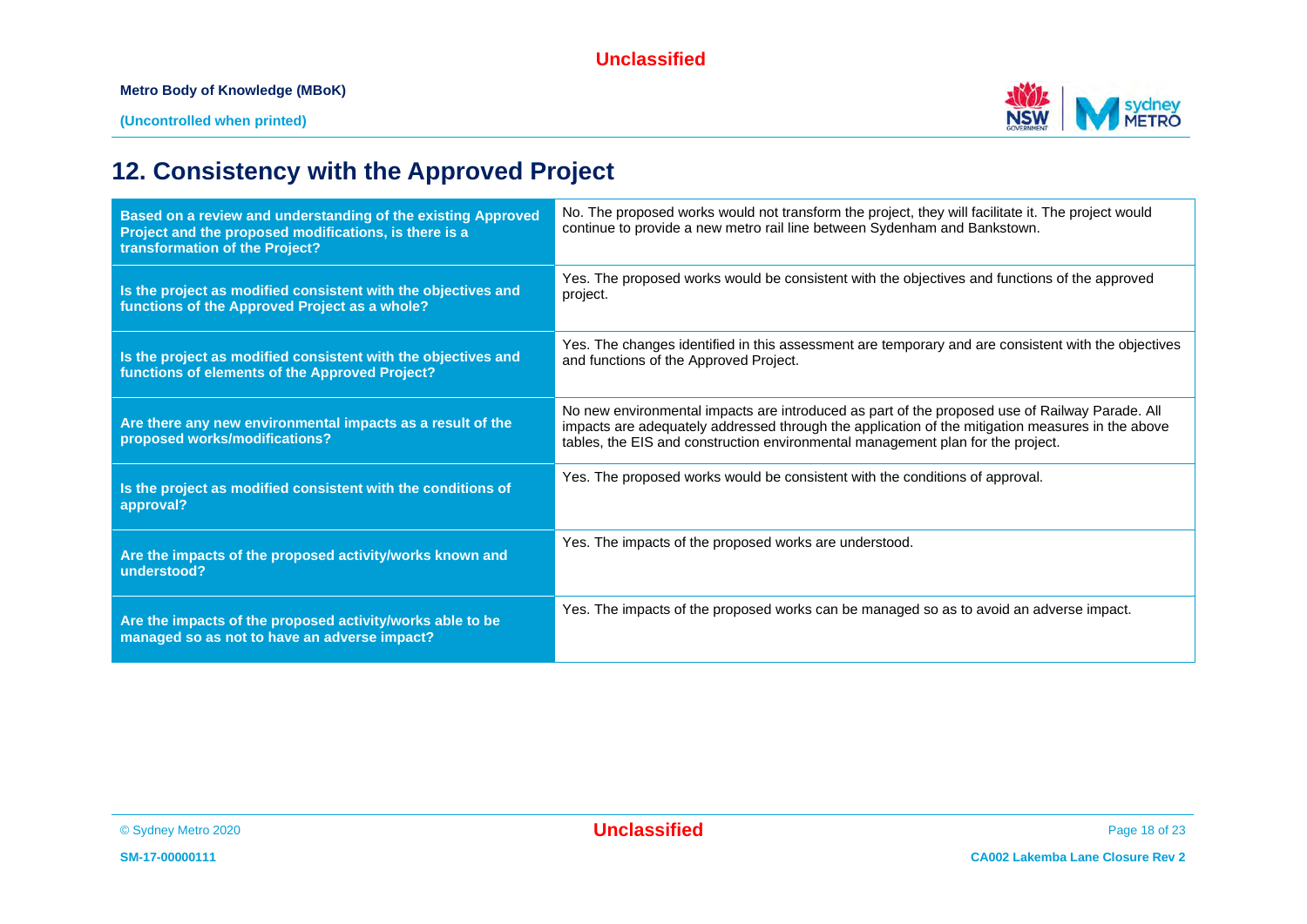**Metro Body of Knowledge (MBoK)**



# **13. Other Environmental Approvals**

| ldentify all other approvals required for the project: | Consultation with Canterbury Bankstown City Council has been undertaken, and Traffic Control Plans<br>and Road Occupancy Licenses approved. Council has noted support for the temporary use of Railway<br>Parade see Appendix B. |
|--------------------------------------------------------|----------------------------------------------------------------------------------------------------------------------------------------------------------------------------------------------------------------------------------|
|--------------------------------------------------------|----------------------------------------------------------------------------------------------------------------------------------------------------------------------------------------------------------------------------------|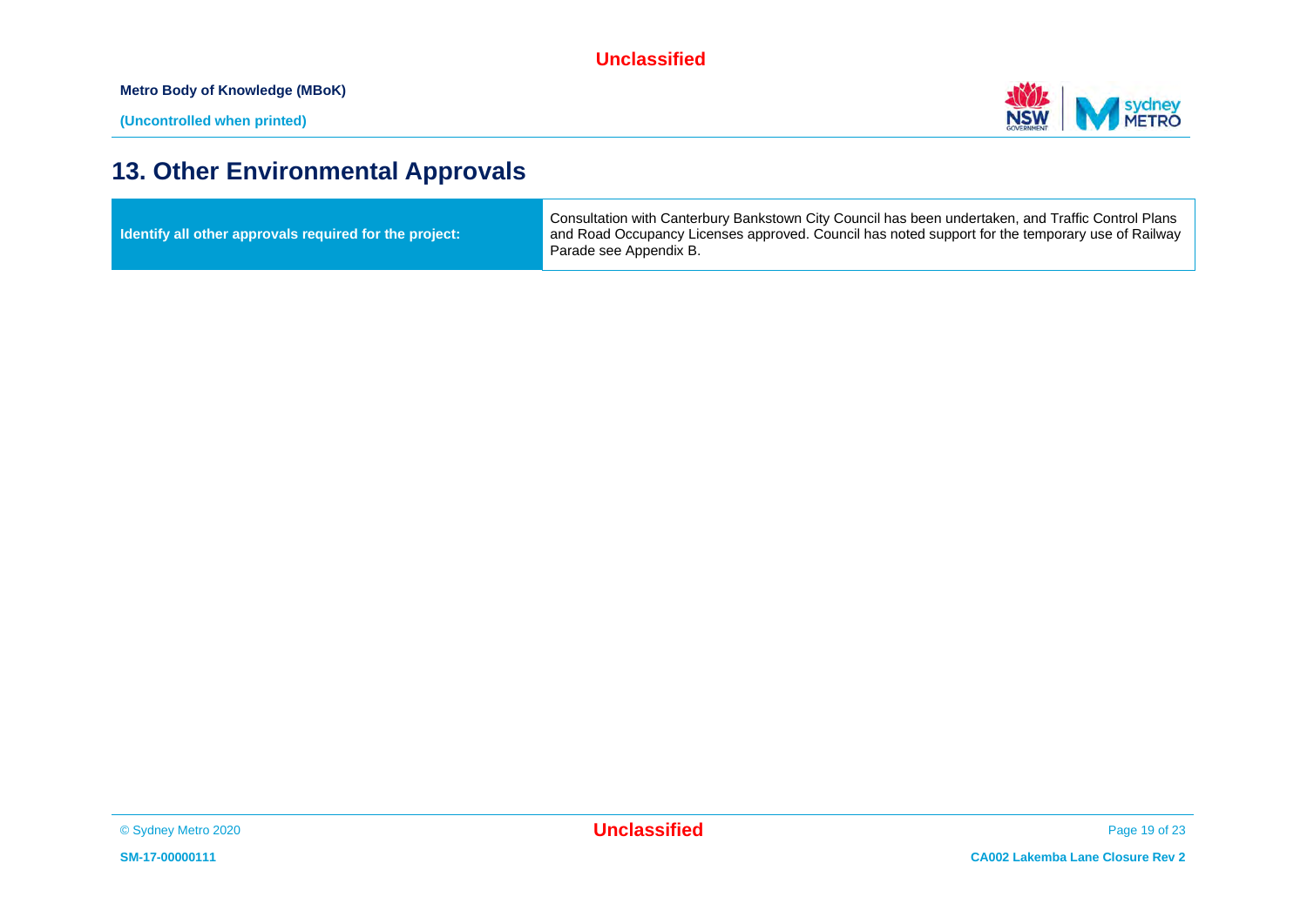

**(Uncontrolled when printed)**

# **Author certification**

To be completed by person preparing checklist.

**I certify that to the best of my knowledge this Consistency Checklist:**

- **Examines and takes into account the fullest extent possible all matters affecting or likely to affect the environment as a result of activities associated with the Proposed Revision; and**
- **Examines the consistency of the Proposed Revision with the Approved Project; is accurate in all material respects and does not omit any material information.**

| Name:    | Jo-Ann Poole          | Signature: | Jo-Ann Poole |
|----------|-----------------------|------------|--------------|
| Title:   | Environmental Advisor |            |              |
| Company: | <b>HSE JV</b>         | Date:      | 15/10/2021   |

#### This section is for Sydney Metro only.

| Application supported and submitted by |                                          |           |            |  |  |
|----------------------------------------|------------------------------------------|-----------|------------|--|--|
| Name:                                  | Yvette Buchli                            | Date:     | 15/10/2021 |  |  |
| Title:                                 | Associate Director Planning<br>Approvals | Comments: |            |  |  |
| Signature:                             | ChvetteBuchli                            |           |            |  |  |

<sup>©</sup> Sydney Metro 2020 **Unclassified** Page 20 of 23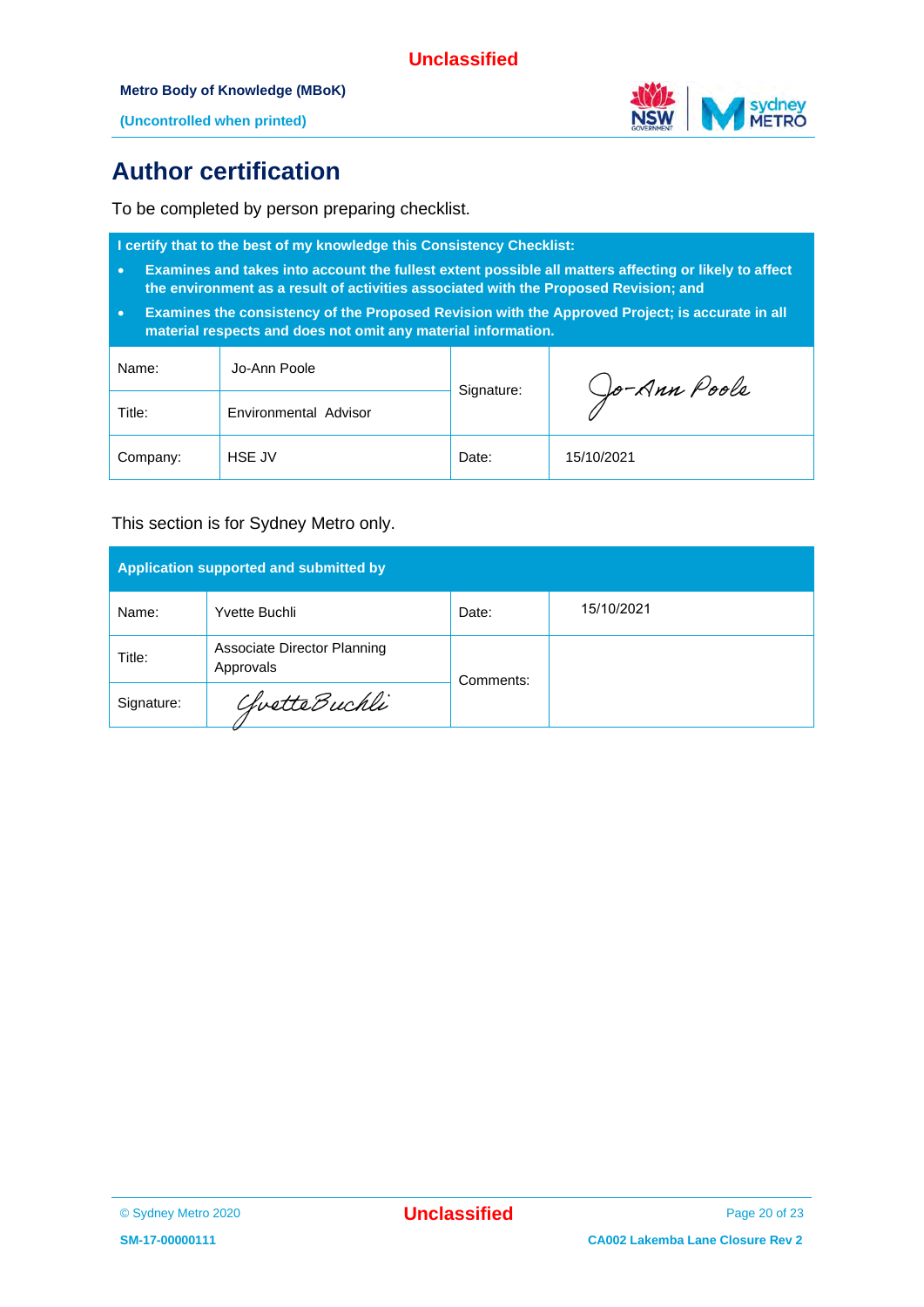#### **Metro Body of Knowledge (MBoK)**



**(Uncontrolled when printed)**

Based on the above assessment, are the impacts and scope of the proposed activity/modification consistent with the existing Approved Project?

- Yes  $X$  The proposed activity/works are consistent and no further assessment is required. x
- No  $\Box$ The proposed works/activity is not consistent with the Approved Project. A modification or a new activity approval/ consent is required. Advise Project Manager of appropriate alternative planning approvals pathway to be undertaken.

| <b>Endorsed by</b> |                                                                              |           |                 |  |  |
|--------------------|------------------------------------------------------------------------------|-----------|-----------------|--|--|
| Name:              | Fil Cerone                                                                   | Date:     | 15 October 2021 |  |  |
| Title:             | Director, City &<br>Southwest, Sustainability<br>Environment and<br>Planning | Comments: |                 |  |  |
| Signature:         |                                                                              |           |                 |  |  |

<sup>©</sup> Sydney Metro 2020 **Unclassified** Page 21 of 23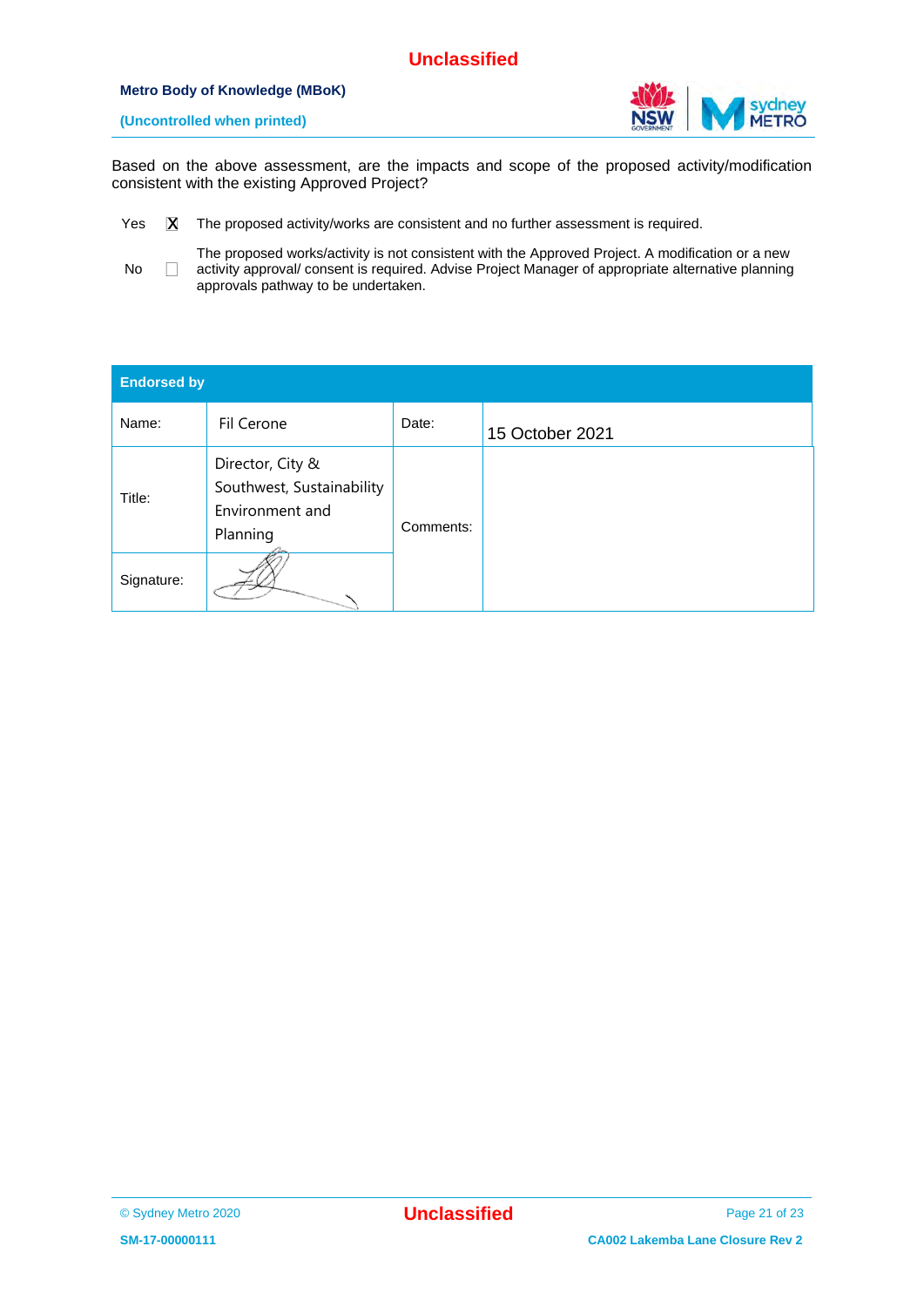

**(Uncontrolled when printed)**

# **Appendix A – Site Location**



<sup>©</sup> Sydney Metro 2020 **Unclassified** Page 22 of 23